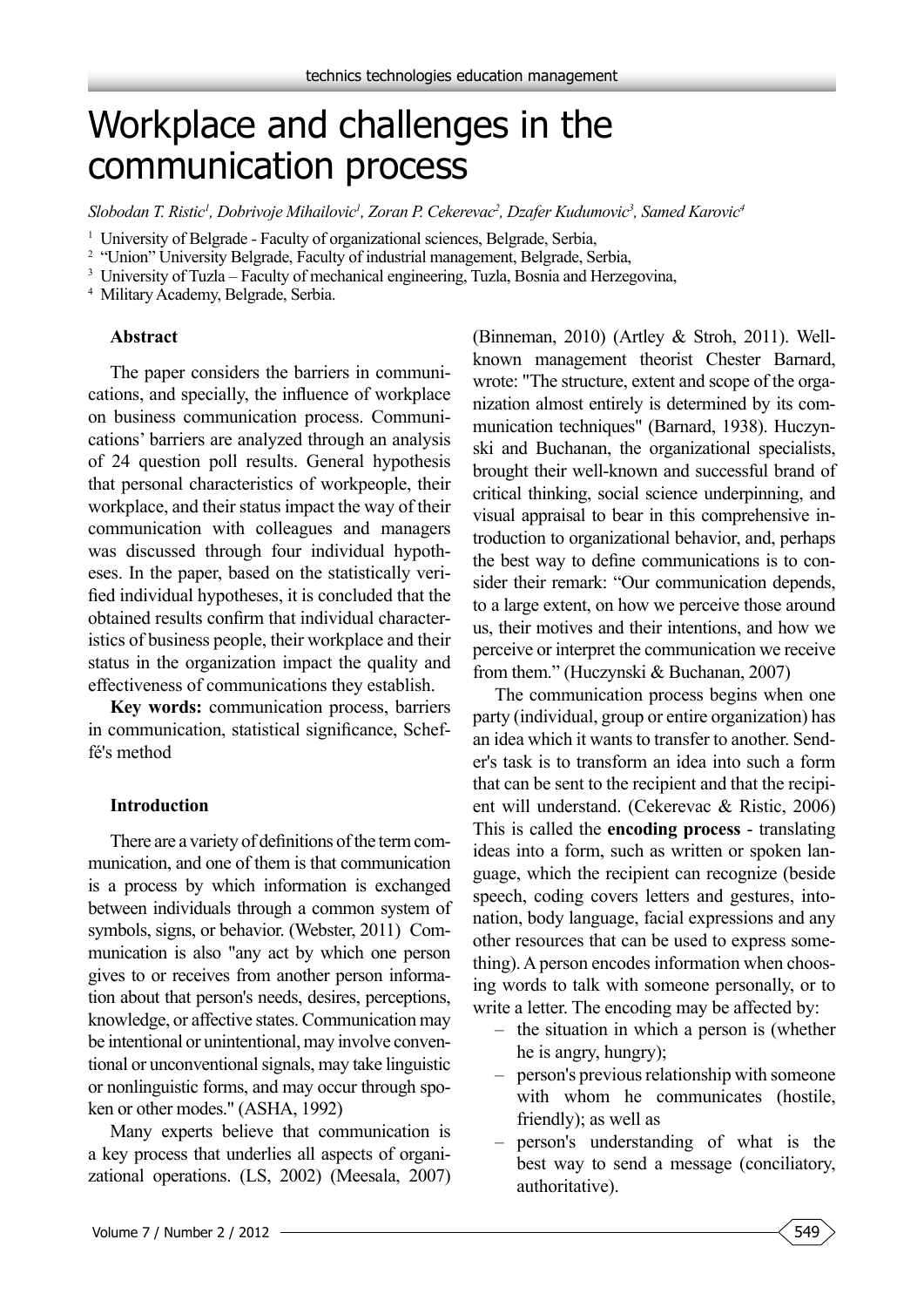Having been encoded, the message is ready to be transmitted using a **medium** (word, image, activity such as gestures, mimic, intonation), over one or several **communication channels,** to reach the desired receiver, and using pathways through which information travels.

Once a message is received, the **process of decoding** begins - converting the message back to the sender's original form. This can involve many different sub-processes, such as comprehending spoken or written words, interpreting facial expressions and similar. To the extent that the receiver has accurately decoded a sender's message, the ideas understood will be those the sender intended to transmit.

Once a message has been finally decoded, the process of communication can continue if the receiver sends a new message to the sender. This phase of the process is **feedback** – knowledge of the impact of messages on receivers. Receiving feedback allows the sender to determine whether their messages have been correctly understood. Concurrently, the feedback may convince the receiver that their opinion matters to the sender. Once received, feedback can trigger another idea from the sender, and thus initiate another cycle of information transmission. Feedback is crucial for the regular communication flow.

The **noise,** factors that distort the clarity of messages, may occur in any phase of communication process. For example, poorly encoded messages (unclearly written) or poorly decoded (incomprehensible), or the presence of static along the communication channels (receiver's attention is diverted from the main message), may result in less effective communication. (Ristić, Mihailović, Čekerevac, Vatovec Krmac, & Salketić, 2012)

In the process of communication can participate (Rampur, 2011):

- 1. Open communicators people who are receptive, and express their emotions and feelings in a free manner.
- 2. Reserved communicators communicators that do not like to let other people know about their personal life.
- 3. Indirect communicators individuals whose talk is very slow and intentional.
- 4. Direct communicators individuals who talk more clamorously and rapidly than indirect communicators.

#### *Communication Barriers*

Barriers, the potential obstacles to effective communication, arise on several levels, from individual to organizational. (Williams, 2011) The factors affecting the smooth flow of messages are numerous, as:

- 1. words,
- 2. people,
- 3. organizational structure.

A person's choice of **words**, manner in which words are used and meaning attributed to them can cause numerous problems. Essentially it is a semantic issue arising out of the meaning of the words used. The one and the same word can mean different things to different people. For example, the word "effectiveness" can mean something good and noble to a manager, while the word "effectiveness" may mean a loss of numerous members, or more work for the same salary to the Union leader.

**People,** the greatest value of an organization, at the same time can be represents of a great risk to effective communication. Age, character, race, sex, education, origin and many other differences influence the things someone says or hears. (Evans, Hearn, Uhlemann, & Ivey, 2011) There is, also, one other barrier called **filtering** (person hears what they want to hear). Filtering is a result of person's individual needs and interests directing their listening. (Krizan, Merrier, Logan, & Williams., 2008) Insecure employees, more than the secure ones, misrepresent their messages directed to their senior management. Employees striving to achieve success misrepresent their upward messages more often than the employees already deeming themselves as successful. Therefore, the apprehension and anxiety of subordinates affect the accuracy of the upward communication. Additionally, people striving for success and climbing the ladder of hierarchy distort their messages in order to tell bosses what they want to hear. (Ristić, Mihailović, Čekerevac, Vatovec Krmac, & Salketić, 2012)

The last category of barriers to effective communication arises out of the very **organizational structure**. In the situations when the organizational structure itself and relations among the people are not clearly defined, it is unclear who is superior and who subordinate, or who is in charge of specific activities. These situations lack the ac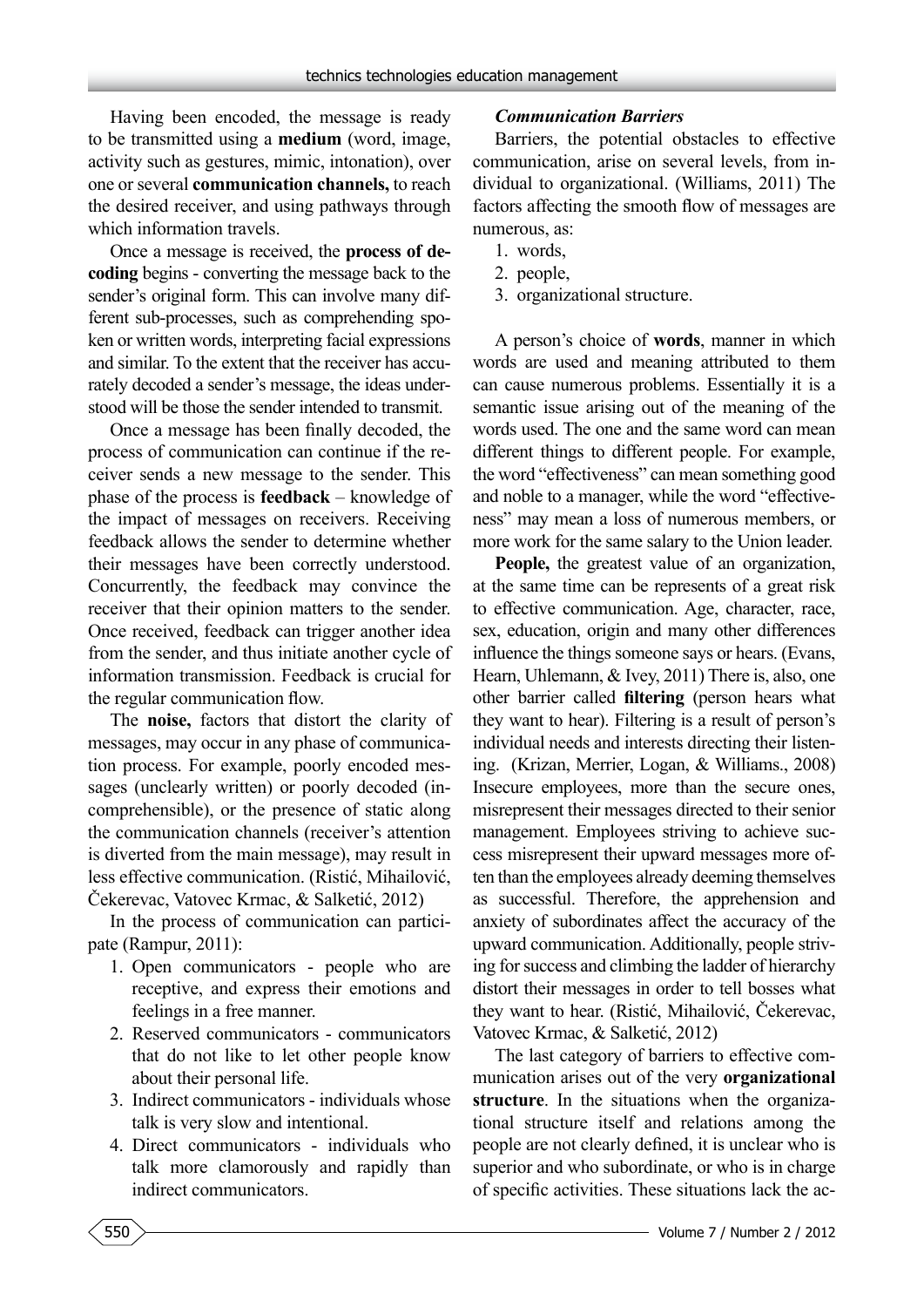tual explanations on the stipulated communication channels. They can result in misunderstanding of the goals, or in lack of information about the people necessary to cooperate with in the event of specific problems. Other issues may arise, and all of them are consequence of a vague organizational structure. (Ristić, Mihailović, Čekerevac, Vatovec Krmac, & Salketić, 2012)

Any communication can be improved by better choice of symbols, emphatic listening, repeating, ensuring a feedback, and a clearly defined organizational structure.

## *Research Hypotheses*

The research has been carried out based on the general and individual hypotheses.

General hypothesis:

Personal characteristics of workpeople, their workplace and their status impact the way of their communication with colleagues and managers.

Individual hypotheses:

- 1. Work experience of respondents does not have a great impact on the manner of communication of business people when "looking into the eyes of his interlocutor" is taken as a criterion.
- 2. Belonging to different sectors is not important in terms of concentrating on the details in communication.
- 3. Respondents having different chances with regard to promotion are different among themselves in terms of their tendency to plan a communication.
- 4. People who are actively seeking other jobs more often use different forms of communication than those who do it passively.

## *Processing of Poll Results and Analysis of Results Obtained*

For the collection, classification and analysis of statistical data statistical methods were used. Analysis of the results obtained by the poll will be presented using the variance analysis.

$$
S^{2} = \frac{1}{N} \sum_{i=1}^{N} (X_{i} - \overline{x})^{2}
$$

*Variance* is defined as the arithmetic mean of the square of X values deviation from their arith-

metic mean. Positive value of the variance root represents the standard deviation.

In statistics, a result is called statistically significant if it is unlikely to have occurred by chance. In here presented research statistical significance is expressed in units of "σ" *(sigma)*, the standard deviation of a normal distribution. A statistical significance of "nσ" can be converted into a value of α via use of the function Φ which is the cumulative distribution function of the standard normal distribution  $\alpha = I - \Phi(n)$ .

The term significance level is used to refer to a pre-chosen probability, and it is usually denoted by the symbol **α** *(alpha)*.

## *Significance Level = P(type I error) = α*

Popular levels of significance are 10% (0.1), 5% (0.05), 1% (0.01), 0.5% (0.005), and 0.1% (0.001). The significance level

The p-value, calculated probability, is defined as the estimated probability of rejecting the null hypothesis of the study question when that hypothesis is true. The "p-value" is calculated after a given study. The probability value (p-value) of a statistical hypothesis test is the probability of getting a value of the test statistic as extreme as or more extreme than that observed by chance alone, if the null hypothesis  $H_0$ , is true. It is the probability of wrongly rejecting the null hypothesis if it is in fact true. (Easton & McColl, 1997) If test of significance gives a p-value lower than the α-level, the null hypothesis is thus rejected. Such results are informally referred to as "statistically significant". (Anon., 2011)

The cumulative distribution function of a random variable X can be defined in terms of its probability density function  $f$  as  $P(X \leq x) = \sum_{X \leq x}$ *X x*  $F(x) = P(X \le x) = \sum P(x)$ 

A random variable X has density f.

The respondents were asked to fill the poll consisted of 24 questions, shown in Table 2. This Table also shows a part of results obtained by the analysis of statistical significance for the following four groups, namely:

1. The statistical significance of difference between respondents with different work experience;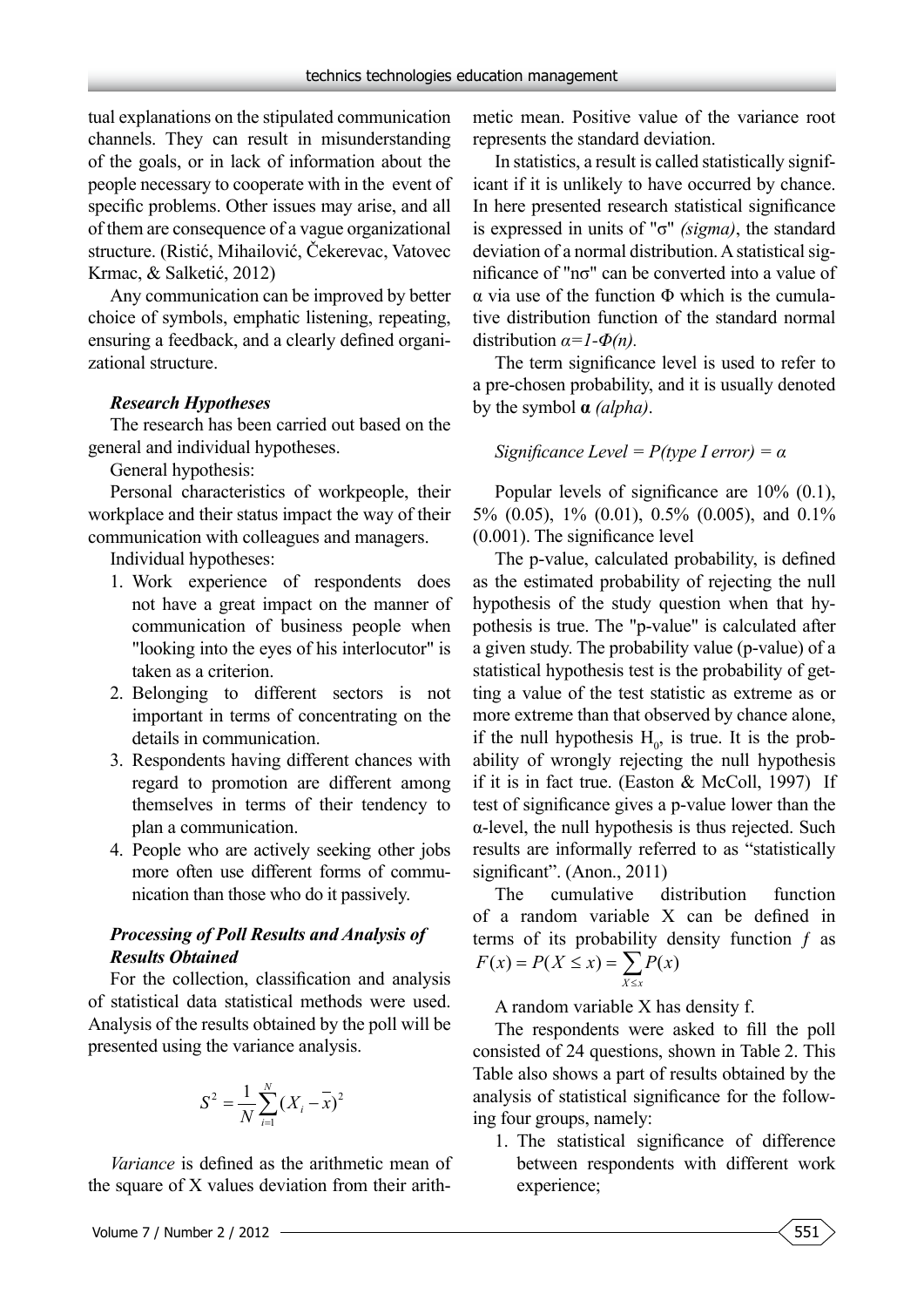- 2. The statistical significance of difference between respondents of different sector belonging;
- 3. The statistical significance of differences with regard to promotion; and
- 4. The statistical significance of differences with respect to possible change of employer.

|                                                                                    |       | between respondents<br>ficance of difference<br>The statistical signi-<br>with different work<br>experience |            |       | between respondents<br>of different sector be-<br>ficance of difference<br>The statistical signi-<br>longing |                          |       | ficance of differences<br>The statistical signi-<br>with regard to pro-<br>motion |            |        | with respect to change<br>ficance of differences<br>The statistical signi-<br>of employer |                          |
|------------------------------------------------------------------------------------|-------|-------------------------------------------------------------------------------------------------------------|------------|-------|--------------------------------------------------------------------------------------------------------------|--------------------------|-------|-----------------------------------------------------------------------------------|------------|--------|-------------------------------------------------------------------------------------------|--------------------------|
|                                                                                    | 匞     | (Sigma)<br>$\frac{1}{2}$                                                                                    | $\ddot{a}$ | 匞     | (Sigma)<br>$\frac{1}{2}$                                                                                     | 岩                        | 匞     | (Sigma)<br>$\frac{1}{2}$                                                          | 岩          | 匞      | (Sigma)<br>$\frac{1}{2}$                                                                  | 岩                        |
| <u>doi</u><br>Communication is an integral part of my                              | 2.283 | 0.061                                                                                                       | 4          | 0.727 | 0.484                                                                                                        | $\mathbf 2$              | 0.679 | 0.565                                                                             | 3          | 3.793  | 0.024                                                                                     | $\overline{\mathcal{C}}$ |
| I use different forms of communication                                             | 5.486 | $\circ$                                                                                                     | 4          | 2.361 | 0.096                                                                                                        | $\sim$                   | 1.748 | 0.157                                                                             | $\epsilon$ | 11.926 | $\circ$                                                                                   | $\mathbf{\sim}$          |
| plan my messages                                                                   | 4.966 | 0.001                                                                                                       | 4          | 0.468 | 0.627                                                                                                        | $\mathbf{\Omega}$        | 6.74  | $\subset$                                                                         | 3          | 2.412  | 0.091                                                                                     | $\mathbf{\Omega}$        |
| Spontaneous communication is better than the official one                          | 1.949 | 0.103                                                                                                       | 4          | 0.144 | 0.866                                                                                                        | $\sim$                   | 1.829 | 0.142                                                                             | $\epsilon$ | 1.992  | 0.138                                                                                     | $\sim$                   |
| I find it hard to express my feelings                                              | 1.516 | 0.198                                                                                                       | 4          | 4.318 | 0.014                                                                                                        | $\sim$                   | 1.778 | 0.152                                                                             | $\epsilon$ | 2.017  | 0.135                                                                                     | $\sim$                   |
| I react on the first ball                                                          | 1.627 | 0.167                                                                                                       | 4          | 0.234 | 0.791                                                                                                        | $\mathbf{\Omega}$        | 2.241 | 0.084                                                                             | $\sim$     | 1.195  | 0.304                                                                                     | $\mathbf{\Omega}$        |
| ce of group<br>Priority of communication lies in the choir                         | 0.423 | 0.792                                                                                                       | 4          | 2.856 | 0.059                                                                                                        | $\mathbf{\sim}$          | 2.942 | 0.033                                                                             | $\epsilon$ | 0.085  | 0.918                                                                                     | $\mathcal{C}$            |
| I have<br>It is all right to interrupt my collocutor if<br>something to add        | 0.671 | 0.613                                                                                                       | 4          | 1.824 | 0.163                                                                                                        | $\mathcal{L}$            | 0.405 | 0.75                                                                              | $\epsilon$ | 0.55   | 0.578                                                                                     | $\sim$                   |
| $\geq$<br>Sad news should be delivered immediatel                                  | 2.327 | 0.057                                                                                                       | 4          | 6.741 | 0.001                                                                                                        | $\sim$                   | 2.512 | 0.059                                                                             | $\epsilon$ | 4.257  | 0.015                                                                                     | $\overline{\mathcal{C}}$ |
| Language which a listener comprehends                                              | 0.57  | 0.685                                                                                                       | 4          | 0.649 | 0.524                                                                                                        | $\mathbf{C}$             | 2.246 | 0.083                                                                             | 3          | 0.141  | 0.868                                                                                     | $\mathbf{\Omega}$        |
| When I do not understand something, I ask                                          | 0.275 | 0.894                                                                                                       | 4          | 0.728 | 0.484                                                                                                        | $\mathcal{L}$            | 0.527 | 0.664                                                                             | 3          | 6.73   | 0.001                                                                                     | $\mathcal{L}$            |
| Different point of view                                                            | 4.79  | 0.001                                                                                                       | 4          | 0.159 | 0.853                                                                                                        | $\mathbf{\Omega}$        | 1.73  | 0.161                                                                             | $\epsilon$ | 0.673  | 0.511                                                                                     | $\mathbf{\sim}$          |
| The same communication style                                                       | 806   | 0.128                                                                                                       | 4          | 6.85  | 0.001                                                                                                        | $\mathbf{\Omega}$        | 2.592 | 0.053                                                                             | $\epsilon$ | .453   | 0.236                                                                                     | $\sim$                   |
| I find it hard to express my feelings                                              | 0.767 | 0.547                                                                                                       | 4          | 1.445 | 0.237                                                                                                        | $\mathbf{\Omega}$        | 0.529 | 0.663                                                                             | $\sim$     | 1.544  | 0.215                                                                                     | $\mathbf{\Omega}$        |
| I wait for them<br>Even when I what someone wants to say<br>to say and then answer | 1.687 | 0.153                                                                                                       | 4          | 2.024 | 0.134                                                                                                        | $\mathbf{C}$             | 1.046 | 0.373                                                                             | 3          | 3.096  | 0.047                                                                                     | $\mathbf{\Omega}$        |
| When I give instructions, I ask for a feedback                                     | 945   | 0.103                                                                                                       | 4          | 1.487 | 0.228                                                                                                        | $\mathcal{L}$            | 1.451 | 0.228                                                                             | $\epsilon$ | 13.28  | $\circ$                                                                                   | $\mathcal{C}$            |
| Individuals with a problem in communication                                        | 5.121 | 0.001                                                                                                       | 4          | 2.422 | 0.091                                                                                                        | $\mathbf{\sim}$          | 0.447 | 0.72                                                                              | 3          | 2.237  | 0.109                                                                                     | $\mathbf 2$              |
| I address the responsible person                                                   | 334   | 0.011                                                                                                       | 4          | 4.057 | 0.018                                                                                                        | $\sim$                   | 0.477 | 0.698                                                                             | 3          | 5.442  | 0.005                                                                                     | $\sim$                   |
| I take written communication seriously                                             | 2.468 | 0.045                                                                                                       | 4          | 3.036 | 0.05                                                                                                         | $\mathbf{\Omega}$        | 0.806 | 0.492                                                                             | 3          | 3.947  | 0.02                                                                                      | $\mathbf 2$              |
| I focus my concentration on details                                                | 3.153 | 0.015                                                                                                       | 4          | 6.385 | 0.002                                                                                                        | $\sim$                   | 1.848 | 0.139                                                                             | $\epsilon$ | 3.935  | 0.021                                                                                     | $\mathbf{\sim}$          |
| I use humor in communication                                                       | 0.579 | 0.678                                                                                                       | 4          | 2.811 | 0.062                                                                                                        | $\mathbf{\Omega}$        | 0.592 | 0.621                                                                             | $\epsilon$ | 7.115  | 0.001                                                                                     | $\mathbf{\Omega}$        |
| I also pay attention to non-verbal speech                                          | 3.089 | 0.016                                                                                                       | 4          | 1.557 | 0.212                                                                                                        | $\mathbf{\sim}$          | 1.097 | 0.351                                                                             | $\epsilon$ | 2.029  | 0.133                                                                                     | $\mathbf{\sim}$          |
| consistent with<br>I pay attention that non-verbal signals are<br>the verbal ones  | 2.643 | 0.034                                                                                                       | 4          | 2.747 | 0.066                                                                                                        | $\mathcal{L}$            | 1.51  | 0.212                                                                             | 3          | 1.603  | 0.203                                                                                     | $\mathbf 2$              |
| I look straight in the eye                                                         | 8.741 | $\circ$                                                                                                     | 4          | 3.773 | 0.024                                                                                                        | $\overline{\mathcal{C}}$ | 2.897 | 0.036                                                                             | $\epsilon$ | 0.336  | 0.715                                                                                     | $\mathcal{L}$            |

*Table 2. Statistical significance of differences*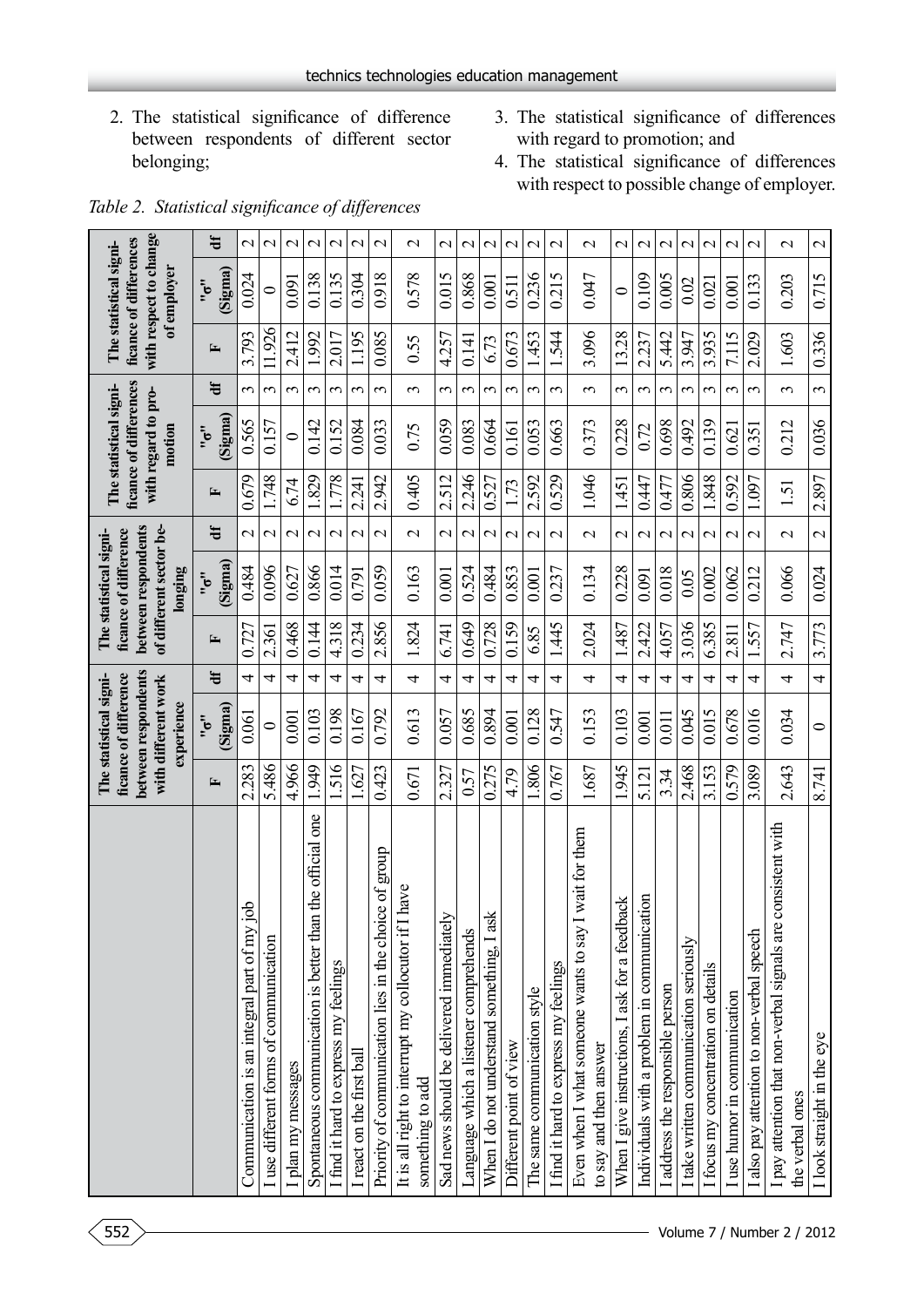| (sigma)<br>$\ddot{5}$<br>AS1-<br>AS <sub>2</sub><br>experience<br>Work |  |  |          | <b>Sector</b>                                 | AS1-<br>AS2 | (sigma)<br>$\ddot{5}$ | promotion                            | Possibility of | AS1-<br>AS <sub>2</sub> | (sigma)<br>$\ddot{5}$ |                        | Changes       | AS1-<br>AS <sub>2</sub> | (sigma)<br>$\ddot{\dot{\phantom{\phi}}\,\phantom{\ddot{\phi}}\,}$ |
|------------------------------------------------------------------------|--|--|----------|-----------------------------------------------|-------------|-----------------------|--------------------------------------|----------------|-------------------------|-----------------------|------------------------|---------------|-------------------------|-------------------------------------------------------------------|
| $(-1)$<br>$\Theta$<br>$\oplus$                                         |  |  | $\oplus$ | $\boldsymbol{\Theta}$                         | $(-1)$      |                       | $\oplus$                             | $\bm{\Theta}$  | $\overline{(-1)}$       |                       | $\widehat{\mathbf{e}}$ | $\bm{\Theta}$ | $(-1)$                  |                                                                   |
| $\circ$<br>$rac{10}{5}$                                                |  |  |          |                                               |             |                       |                                      |                |                         |                       |                        |               |                         |                                                                   |
| 0.994<br>$\circ$<br>$< 20$<br>$\lesssim$                               |  |  |          | private                                       | 0.18        | 0.491                 |                                      | SC             | $\bullet$               | 0.999                 |                        | 占             | $-0.42$                 | 0.063                                                             |
| 0.413<br>0.36<br>$\geqslant 0$                                         |  |  | public   |                                               |             |                       | $\rm \stackrel{\textstyle\sim}{\ge}$ |                |                         |                       | Ë                      |               |                         |                                                                   |
| 0.985<br>0.11<br>$< 20$<br>$\leq 10$                                   |  |  |          | $\sin a$                                      | $\circ$     | 0.885                 |                                      | පි             | $-0.17$                 |                       |                        | 55            | $-0.16$                 | 0.670                                                             |
| 0.277<br>0.38<br>$\lesssim$                                            |  |  |          | transition                                    |             |                       |                                      |                |                         | 0.799                 |                        |               |                         |                                                                   |
| 0.403<br>0.27<br>$>20$<br>$<20$                                        |  |  | private  | transition<br>$\mathop{\rm in}\nolimits a$    | $-0.11$     | 0.816                 | SC                                   | පි             | $-0.18$                 | 0.662                 | $\mathbb{H}$           | 55            | 0.27                    | 0.092                                                             |
| 0.194<br>$-0.67$<br>$<10$                                              |  |  |          |                                               |             |                       |                                      |                |                         |                       |                        |               |                         |                                                                   |
| $\circ$<br>$< 20$<br>$\lesssim$                                        |  |  |          | private                                       | $-0.29$     | 0.314                 |                                      | SC             | $-0.26$                 | 0.519                 |                        | $\mathbb{H}$  | $-0.99$                 | $\circ$                                                           |
| $\circ$<br>$\gtrsim$                                                   |  |  | public   |                                               |             |                       | $\sum_{i=1}^{n}$                     |                |                         |                       | Ë                      |               |                         |                                                                   |
| 0.087<br>0.64<br>$< 20$<br>$\leq 10$                                   |  |  |          | $\sin a$                                      | $-0.34$     |                       |                                      | පි             | 0                       |                       |                        | 55            | $-0.44$                 |                                                                   |
| 0.039<br>0.68<br>$\lesssim$                                            |  |  |          | transition                                    |             | 0.164                 |                                      |                |                         |                       |                        |               |                         | 0.142                                                             |
| private<br>$\circ$<br>$\approx$<br>$<20$                               |  |  |          | transition<br>$\mathop{\mathrm{in}}\nolimits$ | $\circ$     | 0.98                  | SC                                   | $\overline{c}$ | 0.25                    | 0.629                 | $\mathbb{H}$           | 55            | 0.55                    | 0.002                                                             |
| 0.388<br>$-0.53$<br>$\leq 10$                                          |  |  |          |                                               | 0.13        | 0.779                 |                                      |                |                         |                       |                        |               |                         |                                                                   |
| 0.501<br>$-0.42$<br>$< 20$<br>$\lesssim$                               |  |  |          | private                                       |             |                       |                                      | SC             | 0.59                    | 0.004                 |                        | 占             | 0.22                    | 0.621                                                             |
| 0.285<br>$-0.49$<br>$\lesssim$                                         |  |  | public   |                                               |             |                       | $\sum_{i=1}^{n}$                     |                |                         |                       | Ë                      |               |                         |                                                                   |
| 0.993<br>0.11<br>$20$<br>$rac{1}{\sqrt{2}}$                            |  |  |          | in a                                          | 0.14        | 0.709                 |                                      | පි             | $\widetilde{0.5}$       | 0.096                 |                        | 55            | 0.43                    | 0.134                                                             |
| $\circ$<br>$\approx 0$                                                 |  |  |          | transition                                    |             |                       |                                      |                |                         |                       |                        |               |                         |                                                                   |
| 0.996<br>$\circ$<br>$\lesssim$<br>$\leq$ 20                            |  |  | private  | transition<br>$\sin a$                        | $\circ$     | 0.999                 | SC                                   | පි             | $\circ$                 | 0.964                 | $\mathbb{H}$           | 55            | 0.22                    | 0.344                                                             |
| $\circ$<br>< 10                                                        |  |  |          |                                               |             |                       |                                      |                |                         |                       |                        |               |                         |                                                                   |
| 0.978<br>$-0.14$<br>$< 20$<br>$\lesssim$                               |  |  |          | private                                       | $\circ$     | 0.867                 |                                      | SC             | $\circ$                 | 0.977                 |                        | $\mathbb{H}$  | $-0.34$                 | 0.222                                                             |
| 0.396<br>$-0.39$<br>$\lesssim$                                         |  |  | public   |                                               |             |                       | $\overline{S}$                       |                |                         |                       | H                      |               |                         |                                                                   |
| 0.993<br>$\circ$<br>$20$                                               |  |  |          | $\mathop{\mathrm{im}}\nolimits a$             |             |                       |                                      |                |                         |                       |                        |               |                         |                                                                   |
| 0.437<br>$-0.35$<br>$>20$<br>$<10$                                     |  |  |          | transition                                    | $\circ$     | 0.982                 |                                      | පි             | 0.15                    | 0.872                 |                        | 55            | $-0.37$                 | 0.148                                                             |
| 0.54<br>$-0.26$<br>$\lesssim$<br>< 20                                  |  |  | private  | transition<br>$\sin a$                        | $\circ$     | 0.953                 | SC                                   | පි             | 0.22                    | 0.599                 | 甴                      | 55            | $\circ$                 | 0.966                                                             |
|                                                                        |  |  |          |                                               |             |                       |                                      |                |                         |                       |                        |               |                         | am                                                                |

## technics technologies education management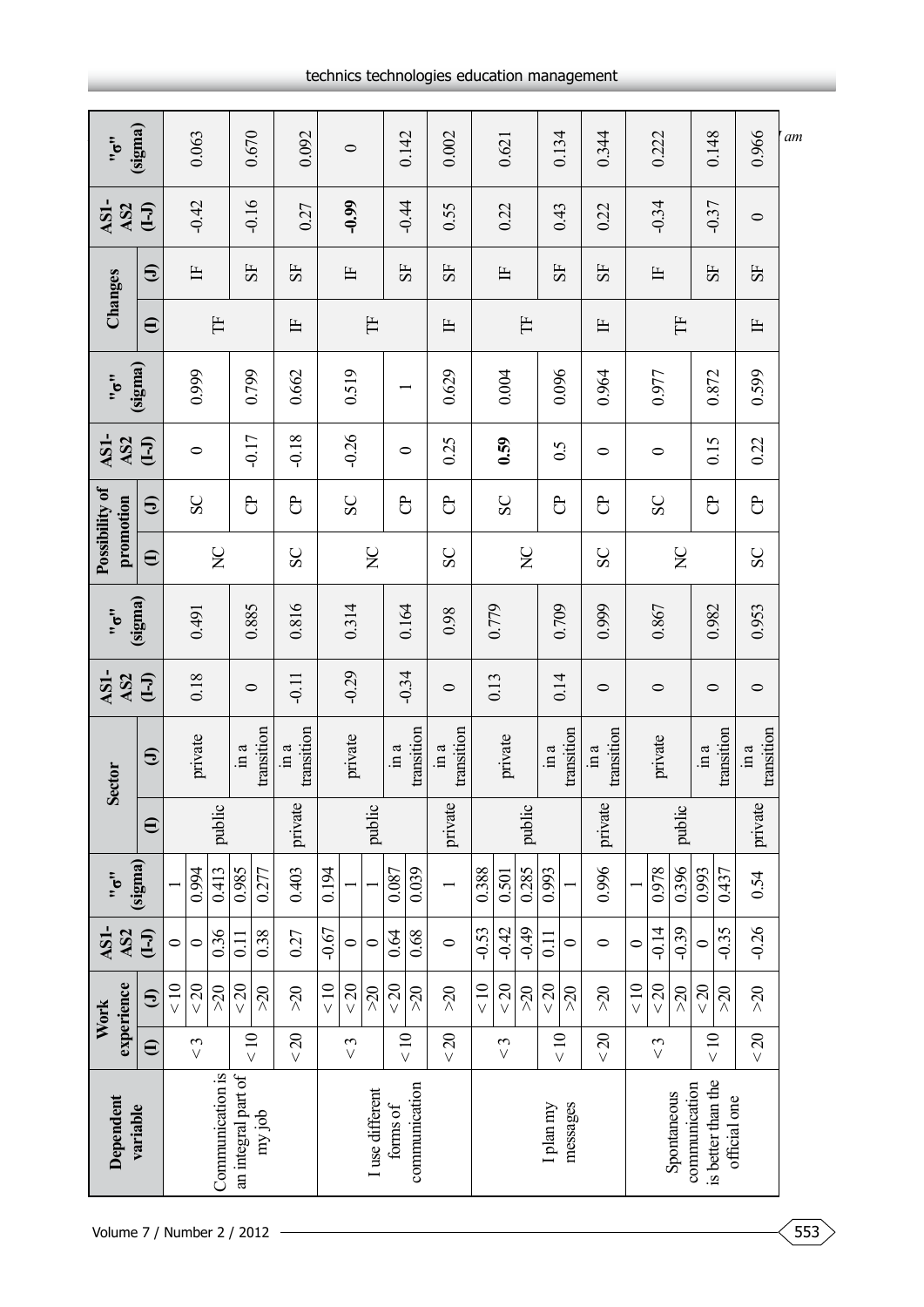| Dependent                           |                    | experience<br>Work          | AS1-<br>AS <sub>2</sub> | $\ddot{\ddot{\sigma}}$ |          | <b>Sector</b>                     | AS1-<br>AS <sub>2</sub> | $\ddot{\ddot{\sigma}}$ |                   | Possibility of<br>promotion | AS1-<br>AS <sub>2</sub> | $\ddot{5}$ |              | Changes      | AS1-<br>AS <sub>2</sub> | $\frac{1}{2}$ |
|-------------------------------------|--------------------|-----------------------------|-------------------------|------------------------|----------|-----------------------------------|-------------------------|------------------------|-------------------|-----------------------------|-------------------------|------------|--------------|--------------|-------------------------|---------------|
| variable                            | $\oplus$           | $\bigoplus$                 | $\overline{(-1)}$       | (sigma)                | $\oplus$ | $\bigoplus$                       | $\overline{(-1)}$       | (sigma)                | $\mathbf{\Theta}$ | $\oplus$                    | $\overline{(-1)}$       | (sigma)    | $\oplus$     | $\oplus$     | $\overline{(-1)}$       | (sigma)       |
|                                     |                    | < 10                        | $\circ$                 | 0.997                  |          |                                   |                         |                        |                   |                             |                         |            |              |              |                         |               |
|                                     | $\lesssim$         | $20$                        | 0.41                    | 0.497                  |          | private                           | 6.5                     | 0.017                  |                   | SC                          | 0.33                    | 0.234      |              | 占            | $\circ$                 | 0.9           |
| I find it hard                      |                    | $\approx 0$                 | 0.33                    | 0.657                  | public   |                                   |                         |                        | $\sum_{i=1}^{n}$  |                             |                         |            | Ë            |              |                         |               |
| to express my                       |                    | $20$                        | 0.31                    | 0.687                  |          | $\mathop{\mathrm{im}}\nolimits a$ |                         |                        |                   | පි                          |                         |            |              |              |                         |               |
| feelings                            | $rac{1}{\sqrt{2}}$ | $\approx$                   | 0.24                    | 0.841                  |          | transition                        | 0.22                    | 0.395                  |                   |                             | 0.38                    | 0.275      |              | 55           | 0.33                    | 0.275         |
|                                     | $< 20$             | $\approx$                   | $\circ$                 | 0.993                  | private  | transition<br>in a                | $-0.28$                 | 0.376                  | SC                | පි                          | 0                       | 0.992      | 占            | 55           | 0.23                    | 0.261         |
|                                     |                    | $\frac{1}{2}$               | 0.33                    | 0.855                  |          |                                   |                         |                        |                   |                             |                         |            |              |              |                         |               |
|                                     | $\lesssim$         | $20$                        | 0.57                    | 0.297                  |          | private                           | $\circ$                 | 0.978                  |                   | SC                          | 0.4                     | 0.176      |              | E            | $-0.37$                 | 0.31          |
|                                     |                    | $\lesssim$                  | 0.39                    | 0.639                  | public   |                                   |                         |                        | $\sum_{i=1}^{n}$  |                             |                         |            | Ë            |              |                         |               |
| I react on the<br>first ball        | $\leq 10$          | $<$ 20                      | 0.23                    | 0.914                  |          | in a                              | 0.13                    | 0.791                  |                   | පි                          | 0.42                    | 0.302      |              | 55           | $-0.25$                 | 0.578         |
|                                     |                    | $\lesssim$                  | $\circ$                 |                        |          | transition                        |                         |                        |                   |                             |                         |            |              |              |                         |               |
|                                     | $<20$              | $\lesssim$                  | $-0.18$                 | 0.912                  | private  | transition<br>ln a                | $\circ$                 | 0.937                  | SC                | පි                          | $\circ$                 |            | $\mathbb{H}$ | 55           | 0.12                    | 0.754         |
|                                     |                    | < 10                        | $\circ$                 | 0.995                  |          |                                   |                         |                        |                   |                             |                         |            |              |              |                         |               |
|                                     | $\lesssim$         | $20$                        | $\circ$                 | 0.986                  |          | private                           | $-0.28$                 | 0.082                  |                   | SC                          | $-0.23$                 | 0.226      |              | E            | $\circ$                 | 0.967         |
| Priority of                         |                    | $\lesssim$                  | $\circ$                 |                        | public   |                                   |                         |                        | $\sum_{i=1}^{n}$  |                             |                         |            | Ë            |              |                         |               |
| lies in the choice<br>communication | $\leq 10$          | $< 20$                      | $-0.18$                 | 0.847                  |          | $\sin a$                          | $\circ$                 | 0.985                  |                   | පි                          | $-0.39$                 | 0.045      |              | 55           | $\circ$                 |               |
| of group                            |                    | $\approx 0$                 | $-0.11$                 | 0.963                  |          | transition                        |                         |                        |                   |                             |                         |            |              |              |                         |               |
|                                     | $< 20$             | $\delta\!Z\!<$              | $\circ$                 | 0.987                  | private  | transition<br>$\sin a$            | 0.3                     | 0.118                  | SC                | පි                          | $-0.16$                 | 0.64       | $\mathbb{H}$ | 55           | $\circ$                 | 0.925         |
|                                     |                    | $rac{10}{5}$                | $-0.21$                 | 0.942                  |          |                                   |                         |                        |                   |                             |                         |            |              |              |                         |               |
| It is all right to                  | $\lesssim$         | $20$                        | $\circ$                 |                        |          | private                           | 0.16                    | 0.626                  |                   | SC                          | $\circ$                 | 0.999      |              | $\mathbb{H}$ | $-0.13$                 | 0.808         |
| interrupt my                        |                    | $\lesssim$                  | $-0.16$                 | 0.96                   | public   |                                   |                         |                        | $\sum_{i=1}^{n}$  |                             |                         |            | H            |              |                         |               |
| collocutor if I                     | $\frac{1}{2}$      | $20$                        | 0.22                    | 0.871                  |          | $\sin a$                          | 0.28                    | 0.183                  |                   | පි                          | $\overline{Q}$          | 0.959      |              | 55           | $-0.2$                  | 0.590         |
| have something                      |                    | $\approx 0$                 | $\circ$                 | 0.999                  |          | transition                        |                         |                        |                   |                             |                         |            |              |              |                         |               |
| to add                              | < 20               | $\delta\!Z\!\!\!\!\!\times$ | $-0.17$                 | 0.866                  | private  | transition<br>in a                | 0.12                    | 0.819                  | SC                | $\overline{c}$              | $-0.13$                 | 0.895      | $\mathbb{H}$ | 55           | $\circ$                 | 0.874         |

554 Volume 7 / Number 2 / 2012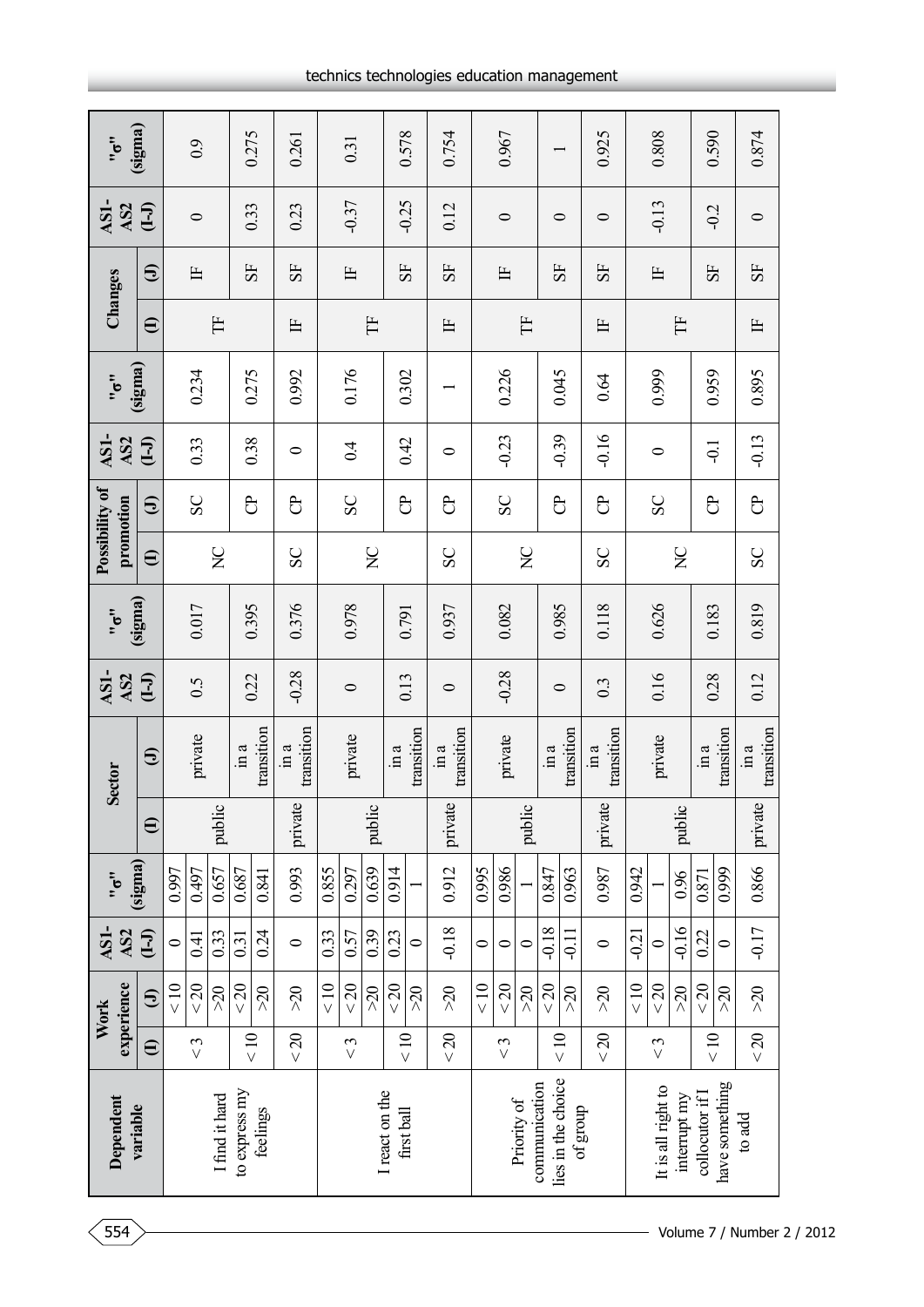| $\frac{1}{2}$                                          | (sigma)           |           | 0.474      |                 |               | 0.032       | 0.136                                      |              | 0.96             |                  |                  | 0.879       | 0.953              |           | 0.023      |                  | 0.001              |                  | 0.488              |              | 0.938   |                    | 0.617         |                | 0.672                  |
|--------------------------------------------------------|-------------------|-----------|------------|-----------------|---------------|-------------|--------------------------------------------|--------------|------------------|------------------|------------------|-------------|--------------------|-----------|------------|------------------|--------------------|------------------|--------------------|--------------|---------|--------------------|---------------|----------------|------------------------|
| AS1-<br>AS <sub>2</sub>                                | $\overline{(-1)}$ |           | 0.29       |                 |               | 0.61        | 0.32                                       |              | $\circ$          |                  | $\circ$          |             | $\circ$            |           | 0.43       |                  | 0.55               |                  | 0.13               |              | $\circ$ |                    | 0.21          |                | 0.13                   |
| Changes                                                | $\oplus$          |           | 占          |                 | 55            |             | 55                                         |              | 占                |                  | 55               |             | 55                 |           | 占          |                  | 55                 |                  | 55                 |              | 占       |                    | 55            |                | 55                     |
|                                                        | $\oplus$          |           |            | Ë               |               |             | 占                                          |              |                  | Ë                |                  |             | $\mathbb{H}$       |           |            | Ë                |                    |                  | 占                  |              |         | H                  |               |                | $\mathbb{H}$           |
| $\ddot{5}$                                             | (sigma)           |           | 0.156      |                 |               | 0.176       | 0.984                                      |              | 0.42             |                  |                  | 0.116       | 0.689              |           | 0.992      |                  | 0.955              |                  | 0.829              |              | 0.209   |                    | 0.936         |                | 0.665                  |
| AS1-<br>AS <sub>2</sub>                                | $\overline{(-1)}$ |           | 0.41       |                 |               | 64.0        | 0                                          |              | 0.18             |                  |                  | 0.32        | 0.14               |           | ᅌ          |                  | $\circ$            |                  | $-0.12$            |              | $-0.35$ |                    | $-0.13$       |                | 0.22                   |
| Possibility of<br>promotion                            | $\bm{\Theta}$     |           | SC         |                 | පි            |             | පි                                         |              | SC               |                  | පි               |             | පි                 |           | SC         |                  | පි                 |                  | පි                 |              | SC      |                    | පි            |                | පි                     |
|                                                        | $\oplus$          |           |            | $\sum$          |               |             | SC                                         |              |                  | $\sum_{i=1}^{n}$ |                  |             | SC                 |           |            | $\sum_{i=1}^{n}$ |                    |                  | SC                 |              |         | $\mathsf{S}$       |               |                | SC                     |
| $\ddot{\cdot}$                                         | (sigma)           |           | 0.013      |                 |               | 0.016       | 0.966                                      |              | 0.702            |                  |                  | 0.88        | 0.529              |           | 0.507      |                  | 0.825              |                  | 0.876              |              | 0.969   |                    | 0.857         |                | 0.975                  |
| AS1-<br>AS <sub>2</sub>                                | $(-1)$            |           | 0.58       |                 |               | 0.52        | $\circ$                                    |              | $\overline{0}$ . |                  |                  | $\circ$     | $-0.16$            |           | $-0.15$    |                  | $\circ$            |                  | $\circ$            |              | $\circ$ |                    | $\circ$       |                | $\circ$                |
| <b>Sector</b>                                          | $\bigoplus$       |           | private    |                 | $\sin a$      | transition  | transition<br>$\mathop{\rm im}\nolimits a$ |              | private          |                  | $\sin a$         | transition  | transition<br>ln a |           | private    |                  | $\sin a$           | transition       | transition<br>in a |              | private |                    | $\sin a$      | transition     | transition<br>$\sin a$ |
|                                                        | $\oplus$          |           |            | public          |               |             | private                                    |              |                  | public           |                  |             | private            |           |            | public           |                    |                  | private            |              |         | public             |               |                | private                |
| $\ddot{\dot{\phantom{\phi}}\,\phantom{\ddot{\phi}}\,}$ | (sigma)           |           | 0.186      | 0.61            | 0.214         | 0.688       | 0.789                                      | 0.995        | 0.986            | 0.994            | 0.844            | 0.876       |                    | 0.999     | 0.998      |                  |                    | 0.998            | 0.987              | 0.321        | 0.971   | 0.366              | 0.491         | 0.991          | 0.537                  |
| AS1-<br>AS <sub>2</sub>                                | $\overline{(-1)}$ | $\circ$   | 0.63       | 0.39            | 0.57          | 0.33        | $-0.23$                                    | $\circ$      | $\circ$          | $\circ$          | 0.17             | 0.15        | $\circ$            | $\circ$   | $\circ$    | $\circ$          | $\circ$            | 0                | $\circ$            | 0.55         | 0.16    | 0.44               | $-0.38$       | $\overline{Q}$ | 0.28                   |
| experience<br>Work                                     | $\bm{\Theta}$     | $\leq 10$ | $20$       | $\approx 0$     | $<20$         | $>20$       | $>20$                                      | $rac{10}{5}$ | $< 20$           | $\lesssim$       | $< 20$           | $\lesssim$  | $\approx$          | $\leq 10$ | $\!<\!20$  | $\lesssim$       | $< 20$             | $\lesssim$       | $>20$              | $rac{10}{5}$ | $20$    | $>20$              | $20$          | $>20$          | $>20$                  |
|                                                        | $\mathbf{\Theta}$ |           | $\lesssim$ |                 | $\frac{1}{2}$ |             | $< 20$                                     |              | $\lesssim$       |                  | $\leq 10$        |             | $< 20$             |           | $\lesssim$ |                  | $rac{1}{\sqrt{2}}$ |                  | $< 20$             |              | $\leq$  |                    | $\frac{1}{2}$ |                | $<20$                  |
| Dependent                                              | variable          |           |            | Sad news should | be delivered  | immediately |                                            |              |                  | Language         | which a listener | comprehends |                    |           |            | When I do not    | understand         | something, I ask |                    |              |         | Different point of | view          |                |                        |
| Volume 7 / Number 2 / 2012                             |                   |           |            |                 |               |             |                                            |              |                  |                  |                  |             |                    |           |            |                  |                    |                  |                    |              |         |                    |               |                |                        |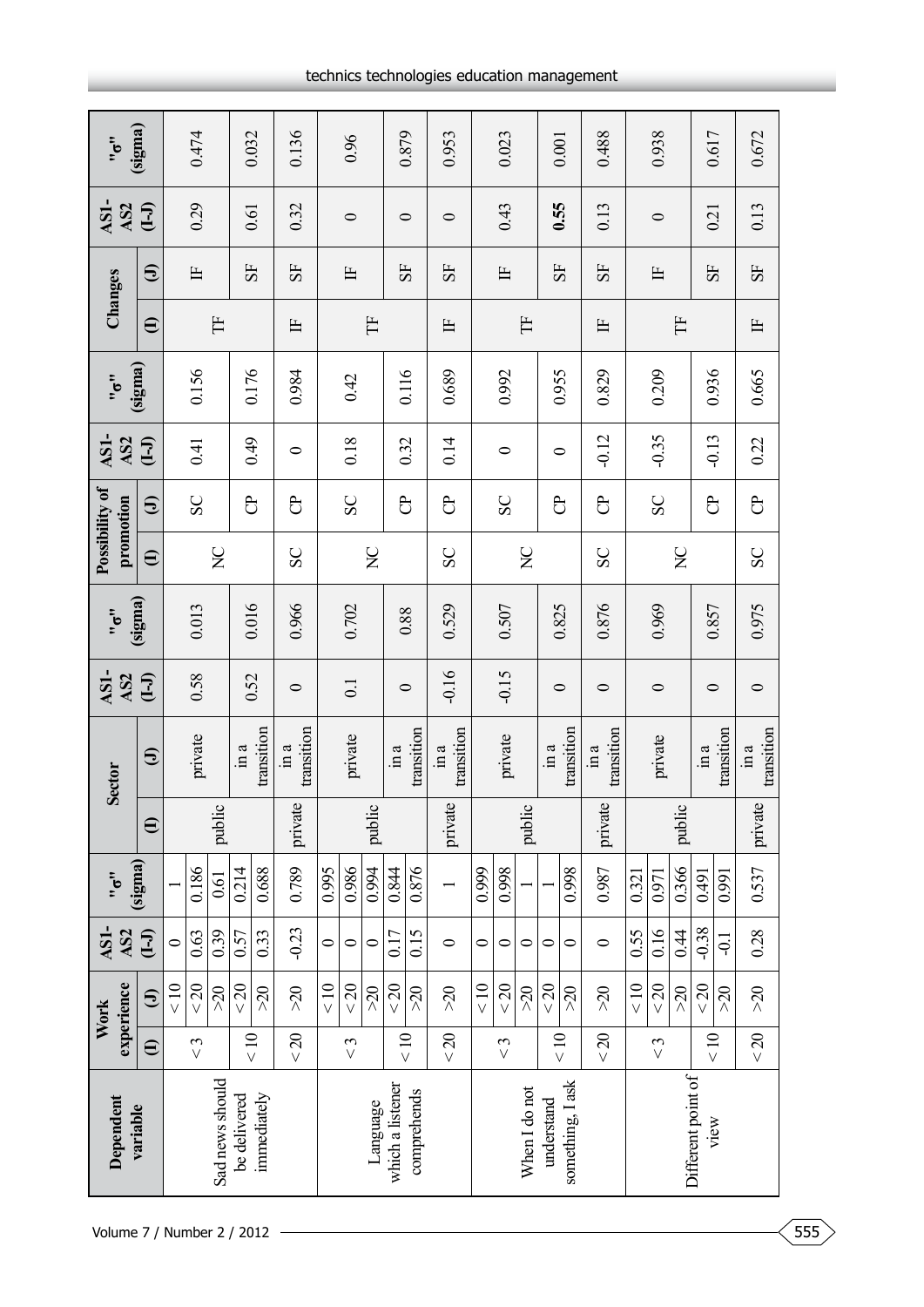| $\frac{1}{2}$                                          | (sigma)                |           | 0.276      |                  |               | 0.687      | 0.533                                 |         | 0.334      |                  | 0.868              |            | 0.364                                 |         | 0.051            |                  |                         | 0.269           | 0.44                   |         | 0.998         |                  | 0.005               |                | $\circ$                |
|--------------------------------------------------------|------------------------|-----------|------------|------------------|---------------|------------|---------------------------------------|---------|------------|------------------|--------------------|------------|---------------------------------------|---------|------------------|------------------|-------------------------|-----------------|------------------------|---------|---------------|------------------|---------------------|----------------|------------------------|
| AS1-<br>AS <sub>2</sub>                                | $\overline{(-1)}$      |           | $-0.35$    |                  |               | $-0.19$    | 0.17                                  |         | $-0.36$    |                  | $-0.13$            |            | 0.24                                  |         | 0.47             |                  | $0.\overline{3}$        |                 | $-0.17$                |         | $\circ$       |                  | 0.68                |                | 0.69                   |
| Changes                                                | $\bm{\Theta}$          |           | 占          |                  |               | 55         | 55                                    |         | Ë          |                  | 55                 |            | 55                                    |         | 甴                |                  | 55                      |                 | 55                     |         | 占             |                  | 55                  |                | 55                     |
|                                                        | $\widehat{\mathbf{e}}$ |           |            | Ë                |               |            | Ë                                     |         |            | Ë                |                    |            | $\mathbb{H}$                          |         |                  | Ë                |                         |                 | 甴                      |         |               | Ë                |                     |                | 白                      |
| $\ddot{\dot{\phantom{\phi}}\,\phantom{\ddot{\phi}}\,}$ | (sigma)                |           |            |                  |               | 0.22       | 0.12                                  |         | 0.965      |                  | 0.969              |            |                                       |         | 0.936            |                  |                         | 0.409           | 0.62                   |         | 0.382         |                  | 0.893               |                | 0.909                  |
| AS1-<br>AS <sub>2</sub>                                | $(-1)$                 |           | $\bullet$  |                  |               | $-0.42$    | $-0.43$                               |         | $\bullet$  |                  | $-0.11$            |            | $\circ$                               |         | $\bullet$        |                  | $0.\overline{3}$        |                 | 0.21                   |         | $-0.29$       |                  | $-0.16$             |                | 0.13                   |
| Possibility of<br>promotion                            | $\bm{\Theta}$          |           | SC         |                  | පි            |            | පි                                    |         | SC         |                  | පි                 |            | පි                                    |         | SC               |                  | පි                      |                 | පි                     |         | SC            |                  | පි                  |                | පි                     |
|                                                        | $\mathbf{\Theta}$      |           |            | $\sum_{i=1}^{n}$ |               |            | SC                                    |         |            | $\sum_{i=1}^{n}$ |                    |            | SC                                    |         |                  | $\sum_{i=1}^{n}$ |                         |                 | SC                     |         |               | $\sum_{i=1}^{n}$ |                     |                | SC                     |
| $\ddot{\cdot}$                                         | (sigma)                |           | 0.013      |                  |               | 0.014      | 0.971                                 |         | 0.243      |                  | 0.967              |            | 0.458                                 |         |                  |                  |                         |                 | 0.178                  |         | 0.778         |                  | 0.422               |                | 0.254                  |
| AS1-<br>AS <sub>2</sub>                                | $(-1)$                 |           | $-0.53$    |                  |               | $-0.48$    | $\circ$                               |         | 0.34       |                  | $\circ$            |            | $-0.29$                               |         | $\circ$          |                  | $-0.25$                 |                 | $-0.34$                |         | 0.13          |                  | $-0.22$             |                | $-0.35$                |
| <b>Sector</b>                                          | $\oplus$               |           | private    |                  | $\sin a$      | transition | transition<br>$\overline{\text{m}}$ a |         | private    |                  | $\sin a$           | transition | transition<br>$\overline{\text{m}}$ a |         | private          |                  | $\overline{\text{m}}$ a | transition      | transition<br>$\sin a$ |         | private       |                  | $\sin a$            | transition     | transition<br>$\sin a$ |
|                                                        | $\oplus$               |           |            | public           |               |            | private                               |         |            | public           |                    |            | private                               |         |                  | public           |                         |                 | private                |         |               | public           |                     |                | private                |
| $\ddot{\ddot{\sigma}}$                                 | (sigma)                | 0.938     | 0.872      | 0.292            |               | 0.808      | 0.728                                 |         | 0.721      | 0.853            | 0.803              | 0.919      | 0.994                                 | 0.751   | 0.884            |                  | 0.992                   | 0.426           | 0.542                  | 0.996   | 0.658         | 0.997            | 0.861               | 0.907          | 0.113                  |
| AS1-<br>AS <sub>2</sub>                                | $\overline{(-1)}$      | 0.23      | 0.26       | 649              | $\circ$       | 0.26       | 0.24                                  | $\circ$ | 0.37       | 0.29             | 0.31               | 0.22       | $\circ$                               | $-0.32$ | $-0.22$          | $\circ$          | $\circ$                 | 0.35            | 0.26                   | $-0.12$ | $-0.37$       | $\circ$          | $-0.25$             | 0.21           | 0.46                   |
| experience<br>Work                                     | $\oplus$               | $\leq 10$ | $20$       | $\%$             | $20$          | $>20$      | $>20$                                 | < 10    | $20$       | $\lesssim$       | $20$               | $\Im z$    | $\approx 0$                           | < 10    | $20$             | $\lesssim$       | < 20                    | $\%$            | $\Im z$                | < 10    | $20$          | $\lesssim$       | $20$                | $\sim 20$      | $\lesssim$             |
|                                                        | $\mathbf{\Theta}$      |           | $\lesssim$ |                  | < 10          |            | $< 20$                                |         | $\lesssim$ |                  | $rac{1}{\sqrt{2}}$ |            | $20$                                  |         | $\lesssim$       |                  | $\leq 10$               |                 | $20$                   |         | $\frac{3}{5}$ |                  | $\frac{1}{2}$       |                | < 20                   |
| Dependent                                              | variable               |           |            | The same         | communication | style      |                                       |         |            | I find it hard   | to express my      | feelings   |                                       |         | Even when I what | someone wants to | say I wait for them     | to say and then | answer                 |         |               | When I give      | instructions, I ask | for a feedback |                        |

## technics technologies education management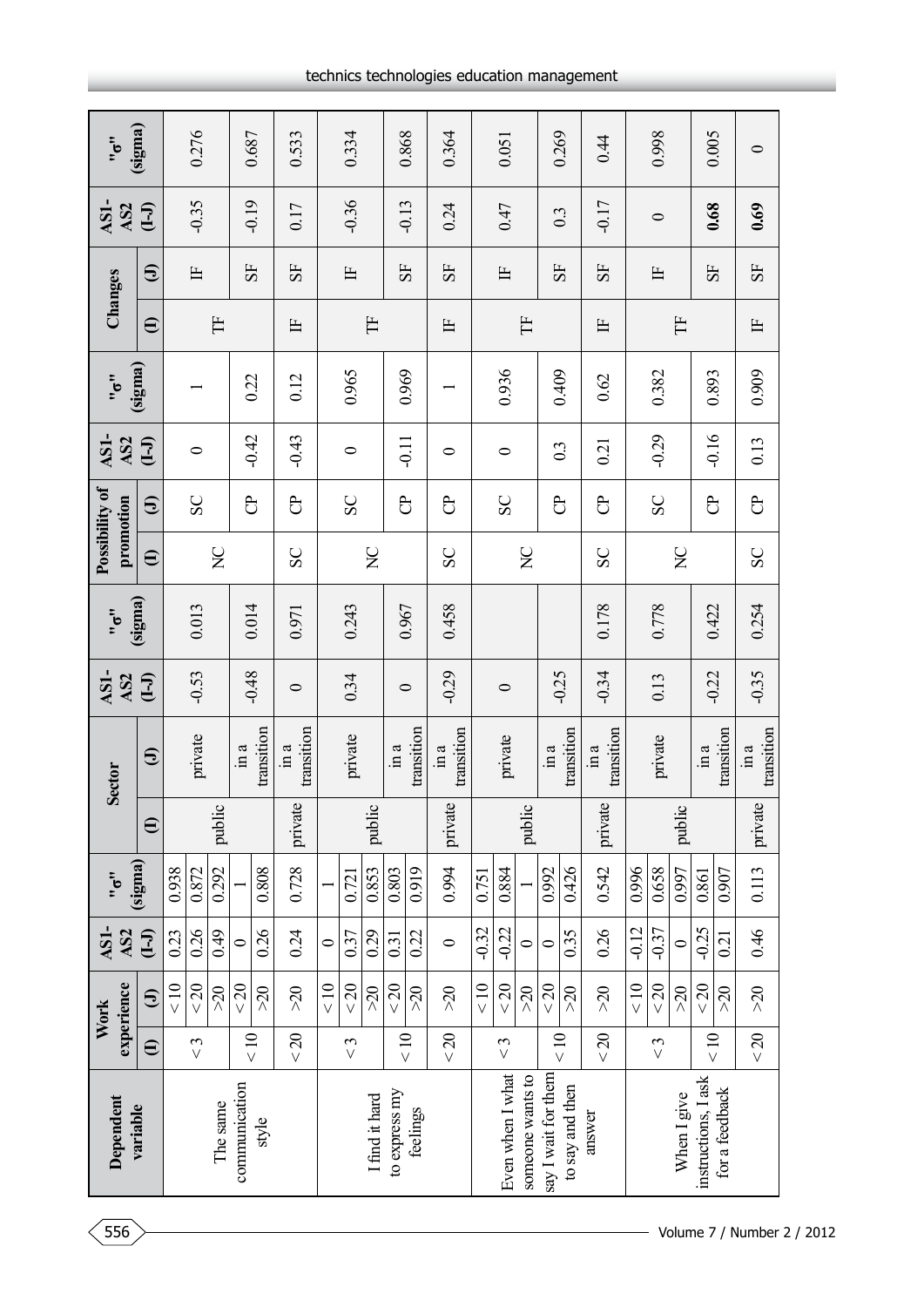| $\frac{1}{2}$                                          | (sigma)           |           | 0.139      |                  | 0.564         |               | 0.378                                 |              | 0.98       |                  | 0.077                               |            | 0.013              |         | 0.291      |                  | 0.027         |            | 0.291              |         | 0.458    |                  | 0.806            |            | 0.021                        |
|--------------------------------------------------------|-------------------|-----------|------------|------------------|---------------|---------------|---------------------------------------|--------------|------------|------------------|-------------------------------------|------------|--------------------|---------|------------|------------------|---------------|------------|--------------------|---------|----------|------------------|------------------|------------|------------------------------|
| AS1-<br>AS <sub>2</sub>                                | $\overline{(-1)}$ |           | $-0.41$    |                  | $-0.22$       |               | 0.19                                  |              | $\circ$    |                  | 0.33                                |            | $0.\overline{3}$   |         | $-0.2$     |                  | $-0.34$       |            | $-0.14$            |         | $-0.19$  |                  | $\circ$          |            | 0.28                         |
| Changes                                                | $\oplus$          |           | 占          |                  | 55            |               | 55                                    |              | 占          |                  | 55                                  |            | 55                 |         | 占          |                  | 55            |            | 55                 |         | 占        |                  | 55               |            | 55                           |
|                                                        | $\oplus$          |           |            | Ë                |               |               | 占                                     |              |            | Ë                |                                     |            | 占                  |         |            | Ë                |               |            | 占                  |         |          | Ë                |                  |            | $\mathbb{H}$                 |
| $\ddot{\dot{\phantom{0}}}\circ$                        | (sigma)           |           | 0.898      |                  | 0.912         |               |                                       |              | 0.855      |                  | 0.939                               |            |                    |         | 0.992      |                  | 0.852         |            | 0.636              |         | 0.398    |                  | 0.26             |            | 0.927                        |
| AS1-<br>AS <sub>2</sub>                                | $\overline{(-1)}$ |           | $-0.12$    |                  |               | $-0.14$       | 0                                     |              | $\circ$    |                  | $\circ$                             |            | $\bullet$          |         | $\bullet$  |                  | 0.11          |            | 0.14               |         | $-0.19$  |                  | $-0.28$          |            | $\circ$                      |
| Possibility of<br>promotion                            | $\bm{\Theta}$     |           | SC         |                  | පි            |               | පි                                    |              | SC         |                  | පි                                  |            | පි                 |         | SC         |                  | පි            |            | පි                 |         | SC       |                  | $\overline{c}$   |            | පි                           |
|                                                        | $\oplus$          |           |            | $\sum$           |               |               | SC                                    |              |            | $\sum_{i=1}^{n}$ |                                     |            | SC                 |         |            | $\sum_{i=1}^{n}$ |               |            | SC                 |         |          | $\sum_{i=1}^{n}$ |                  |            | SC                           |
| $\ddot{\cdot}$                                         | (sigma)           |           |            |                  | 0.11          |               | 0.239                                 |              | 0.034      |                  | 0.201                               |            | 0.705              |         | 0.05       |                  | 0.861         |            | 0.241              |         | 0.094    |                  | 0.109            |            | 0.002                        |
| AS1-<br>AS <sub>2</sub>                                | $(-1)$            |           | $\circ$    |                  |               | 0.33          | 0.33                                  |              | 0.32       |                  | 0.2                                 |            | $-0.12$            |         | 0.26       |                  | $\circ$       |            | $-0.21$            |         | $-0.27$  |                  | 0.24             |            | 0.51                         |
| <b>Sector</b>                                          | $\bigoplus$       |           | private    |                  | $\sin a$      | transition    | transition<br>$\overline{\text{m}}$ a |              | private    |                  | $\sin a$                            | transition | transition<br>ln a |         | private    |                  | $\sin a$      | transition | transition<br>in a |         | private  |                  | in a             | transition | transition<br>$\mathbf{m}$ a |
|                                                        | $\oplus$          |           |            | public           |               |               | private                               |              |            | public           |                                     |            | private            |         |            | public           |               |            | private            |         |          | public           |                  |            | private                      |
| $\ddot{\dot{\phantom{\phi}}\,\phantom{\ddot{\phi}}\,}$ | (sigma)           | 0.105     | 0.001      | 0.228            | 0.832         | 0.914         | 0.099                                 | 0.995        | 0.899      | 0.657            | 0.595                               | 0.271      | 0.982              | 0.095   | 0.815      | 0.347            | 0.368         | 0.778      | 0.885              | 0.036   | 0.506    | 0.771            | 0.432            | 0.128      | 0.964                        |
| AS1-<br>AS <sub>2</sub>                                | $\overline{(-1)}$ | 0.67      | 0.91       | 0.48             | 0.24          | $-0.19$       | $-0.43$                               | $\circ$      | 0.16       | 0.23             | 0.24                                | 0.31       | $\circ$            | $-0.43$ | $-0.17$    | $-0.27$          | 0.26          | 0.16       | $-1$               | $-0.57$ | $-0.29$  | $-0.2$           | 0.29             | 0.37       | $\circ$                      |
| experience<br>Work                                     | $\bm{\Theta}$     | $\leq 10$ | $20$       | $\approx$        | $< 20$        | $\lesssim$    | $>20$                                 | $rac{10}{5}$ | $< 20$     | $\lesssim$       | $< 20$                              | $\lesssim$ | $\approx 0$        | < 10    | $< 20$     | $\lesssim$       | $<20$         | $>20$      | $>20$              | < 10    | $<20$    | $\lesssim$       | $20$             | $>20$      | $>20$                        |
|                                                        | $\mathbf{\Theta}$ |           | $\lesssim$ |                  | $\frac{1}{2}$ |               | $< 20$                                |              | $\lesssim$ |                  | 10 <sub>z</sub>                     |            | $< 20$             |         | $\lesssim$ |                  | $rac{10}{5}$  |            | $< 20$             |         | $\leq 3$ |                  | $\frac{1}{2}$    |            | $<20$                        |
| Dependent                                              | variable          |           |            | Individuals with | a problem in  | communication |                                       |              |            |                  | responsible person<br>I address the |            |                    |         |            | I take written   | communication | seriously  |                    |         |          | I focus my       | concentration on | details    |                              |
| Volume 7 / Number 2 / 2012                             |                   |           |            |                  |               |               |                                       |              |            |                  |                                     |            |                    |         |            |                  |               |            |                    |         |          |                  |                  |            |                              |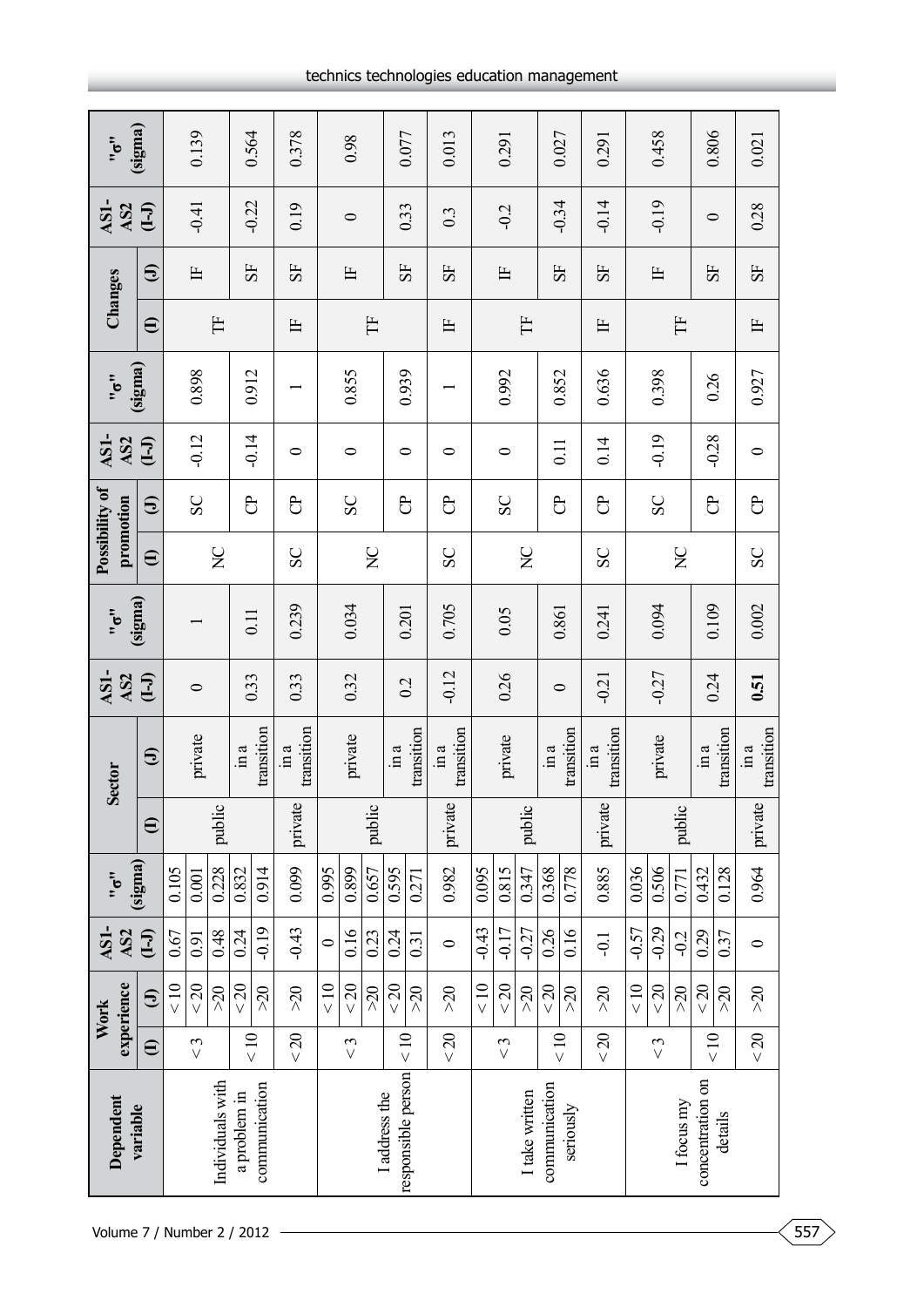| experience<br>Work                                                 |  | AS1-<br>AS <sub>2</sub> | $\ddot{\dot{\phantom{\phi}}\,\phantom{\ddot{\phi}}\,}$ |          | <b>Sector</b>                                   | AS1-<br>AS <sub>2</sub> | $\frac{1}{2}$ | Possibility of<br>promotion |           | AS1-<br>AS <sub>2</sub> | $\frac{1}{2}$ | Changes                |               | AS1-<br>AS <sub>2</sub> | $\frac{1}{2}$ |
|--------------------------------------------------------------------|--|-------------------------|--------------------------------------------------------|----------|-------------------------------------------------|-------------------------|---------------|-----------------------------|-----------|-------------------------|---------------|------------------------|---------------|-------------------------|---------------|
| (sigma)<br>$\overline{(-1)}$<br>$\bm{\Theta}$<br>$\mathbf{\Theta}$ |  |                         |                                                        | $\oplus$ | $\bigoplus$                                     | $(-1)$                  | (sigma)       | $\oplus$                    | $\ominus$ | $\overline{(-1)}$       | (sigma)       | $\widehat{\mathbf{e}}$ | $\bm{\Theta}$ | $\overline{(-1)}$       | (sigma)       |
| 0.985<br>0.12<br>$\leq 10$                                         |  |                         |                                                        |          |                                                 |                         |               |                             |           |                         |               |                        |               |                         |               |
| 0.801<br>0.22<br>$20$<br>$\lesssim$                                |  |                         |                                                        |          | private                                         | $-0.31$                 | 0.062         |                             | SC        | $\bullet$               | 0.946         |                        | 占             | $-0.58$                 | $0.001\,$     |
| 0.774<br>0.22<br>$\approx$                                         |  |                         |                                                        | public   |                                                 |                         |               | $\sum_{i=1}^{n}$            |           |                         |               | Ë                      |               |                         |               |
| 0.981<br>$\overline{\circ}$<br>$20$<br>$rac{1}{\sqrt{2}}$          |  |                         |                                                        |          | $\sin a$                                        | $\circ$                 | 0.733         |                             | පි        | 0.19                    | 0.643         |                        | 55            | $-0.52$                 | 0.004         |
| 0.977<br>$\Xi$<br>$\approx$                                        |  |                         |                                                        |          | transition                                      |                         |               |                             |           |                         |               |                        |               |                         |               |
| $\circ$<br>$\approx 0$<br>$< 20$                                   |  |                         |                                                        | private  | transition<br>in a                              | 0.22                    | 0.367         | SC                          | පි        | 0.12                    | 0.846         | Ë                      | 55            | $\circ$                 | 0.879         |
| 0.13<br>$-0.62$<br>< 10                                            |  |                         |                                                        |          |                                                 |                         |               |                             |           |                         |               |                        |               |                         |               |
| $\circ$<br>$20$<br>$\lesssim$                                      |  |                         |                                                        |          | private                                         | 0.29                    | 0.213         |                             | SC        | $-0.24$                 | 0.458         |                        | 占             | $-0.38$                 | 0.153         |
| 0.969<br>$-0.14$<br>$\lesssim$                                     |  |                         |                                                        | public   |                                                 |                         |               | $\sum_{i=1}^{n}$            |           |                         |               | Ë                      |               |                         |               |
| 0.025<br>0.64<br>$20$<br>$\frac{1}{2}$                             |  |                         |                                                        |          | $\mathop{\mathrm{im}}\nolimits a$               | $\circ$                 | 0.868         |                             | පි        | $\bullet$               | 0.998         |                        | 55            | $-0.22$                 | 0.519         |
| 0.144<br>0.48<br>$\Im z$                                           |  |                         |                                                        |          | transition                                      |                         |               |                             |           |                         |               |                        |               |                         |               |
| private<br>0.856<br>$-0.17$<br>$\approx 0$<br>$< 20$               |  |                         |                                                        |          | transition<br>$\ln a$                           | $-0.21$                 | 0.546         | SC                          | පි        | $\mathbf{c}$            | 0.65          | $\mathbb{H}$           | 55            | 0.16                    | 0.478         |
| 0.169<br>$-0.51$<br>< 10                                           |  |                         |                                                        |          |                                                 |                         |               |                             |           |                         |               |                        |               |                         |               |
| 0.826<br>$-0.22$<br>$20$<br>$\lesssim$                             |  |                         |                                                        |          | private                                         | 0.29                    | 0.122         |                             | SC        | 0.22                    | 0.395         |                        | 甴             | 0.23                    | 0.378         |
| 0.973<br>$-0.12$<br>$\approx 0$                                    |  |                         |                                                        | public   |                                                 |                         |               | $\mathbf{S}$                |           |                         |               | Ë                      |               |                         |               |
| 0.538<br>0.29<br>$20$<br>< 10                                      |  |                         |                                                        |          | in a                                            | 0.21                    | 0.259         |                             | පි        | 0.31                    | 0.271         |                        | 55            | 0.29                    | 0.203         |
| 0.187<br>0.39<br>$\approx$                                         |  |                         |                                                        |          | transition                                      |                         |               |                             |           |                         |               |                        |               |                         |               |
| 0.963<br>$\circ$<br>$\Im z$<br>$20$                                |  |                         |                                                        | private  | transition<br>$\mathop{\mathrm{im}}\nolimits a$ | $\circ$                 | 0.896         | SC                          | පි        | $\circ$                 | 0.937         | 甴                      | 55            | $\circ$                 | 0.874         |
| $\circ$<br>$-0.85$<br>< 10                                         |  |                         |                                                        |          |                                                 |                         |               |                             |           |                         |               |                        |               |                         |               |
| 0.174<br>$-0.35$<br>$\lesssim 20$<br>$\lesssim$                    |  |                         |                                                        |          | private                                         | $\circ$                 | 0.827         |                             | SC        | $-0.22$                 | 0.202         |                        | Ë             | $\circ$                 | 0.957         |
| 0.442<br>$-0.26$<br>$\approx$                                      |  |                         |                                                        | public   |                                                 |                         |               | $\sum_{i=1}^{n}$            |           |                         |               | Ë                      |               |                         |               |
| 0.006<br>$\mathbf{6.5}$<br>$20$<br>$rac{10}{x}$                    |  |                         |                                                        |          | $\ln a$                                         | 0.25                    | 0.057         |                             | පි        | $-0.33$                 | 0.076         |                        | 55            | $\bullet$               | 0.965         |
| $\circ$<br>0.59<br>$>20$                                           |  |                         |                                                        |          | transition                                      |                         |               |                             |           |                         |               |                        |               |                         |               |
| 0.919<br>$\circ$<br>$\sim 20$<br>$<20$                             |  |                         |                                                        | private  | transition<br>$\mathbb{m}$ a                    | 0.32                    | 0.052         | SC                          | පි        | $-0.11$                 | 0.806         | $\mathbb{H}$           | 55            | $\circ$                 | 0.715         |

 $\sim$  558  $>$  Volume 7 / Number 2 / 2012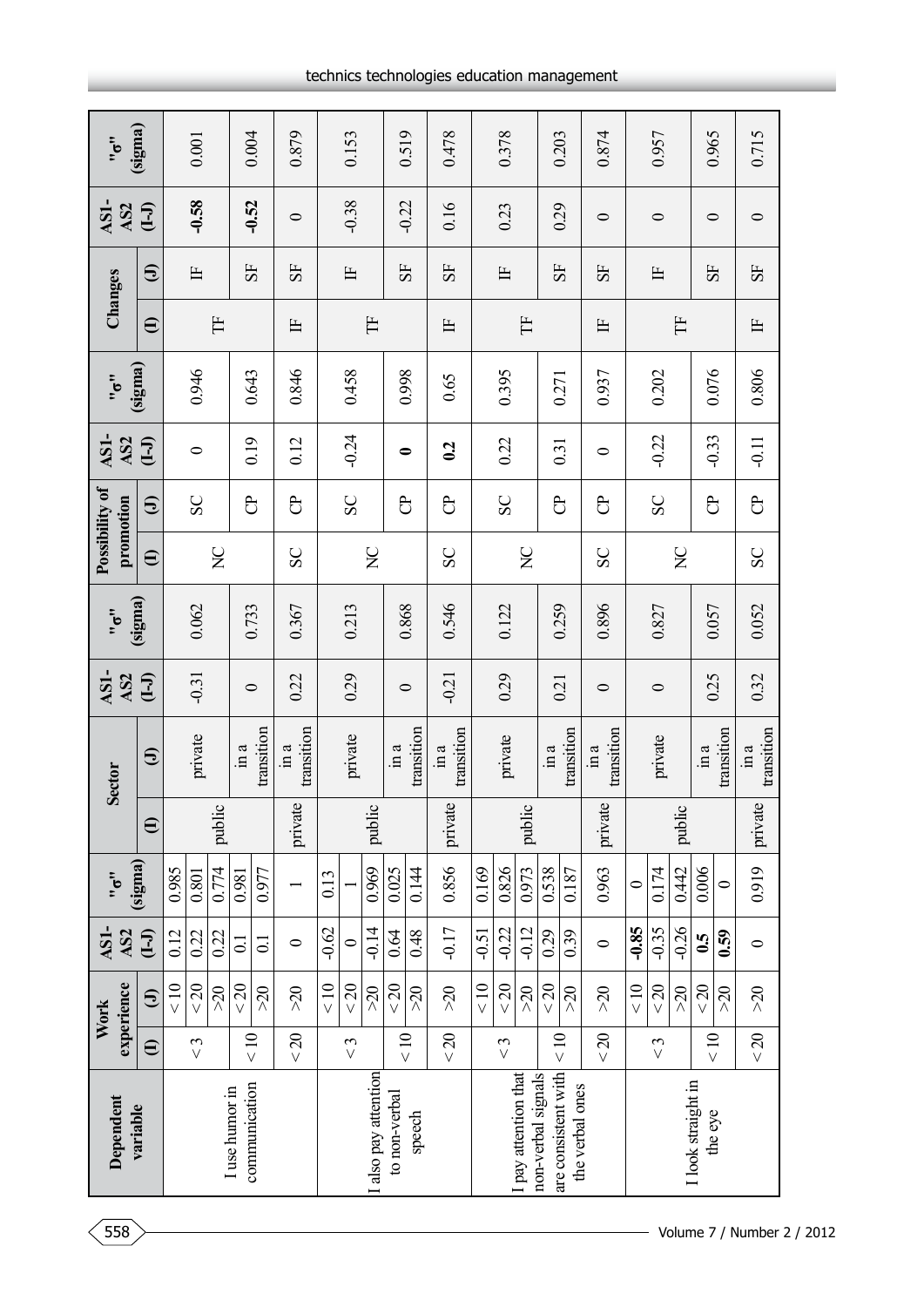| $\overline{24}$   | 0.176              | $\mathbf{C}$       | $\frac{91}{6}$<br>0.01                 | 0.18                                                                  | $\circ$                                                       | $\frac{66}{0.31}$                         | $-0.14$                    | 0.02                                      |                |                                                   | $\frac{10}{10}$                                                         |                                  |                           |                                    |                                       |                           | $\frac{0.02}{0.24}$         | $\overline{0}$                                | $\overline{1}$ |                                           | $\frac{0.06}{0.18}$                     | $\circ$           | $-0.15$                   | $\frac{1}{\sqrt{2}}$ |                     | $\overline{01}$<br>$\circ$ | 0.06                      | $-0.09$          |                     | $\frac{9.14}{1.26}$  |                 |                                     |         | $\left \circ_{\mathbf{a}}^{\mathbf{a}}\circ_{\mathbf{a}}^{\mathbf{a}}\right $ |                      | 0.0                 | $\frac{55}{10}$ |              | $\frac{0}{0.32}$ |         |                  |                                   |
|-------------------|--------------------|--------------------|----------------------------------------|-----------------------------------------------------------------------|---------------------------------------------------------------|-------------------------------------------|----------------------------|-------------------------------------------|----------------|---------------------------------------------------|-------------------------------------------------------------------------|----------------------------------|---------------------------|------------------------------------|---------------------------------------|---------------------------|-----------------------------|-----------------------------------------------|----------------|-------------------------------------------|-----------------------------------------|-------------------|---------------------------|----------------------|---------------------|----------------------------|---------------------------|------------------|---------------------|----------------------|-----------------|-------------------------------------|---------|-------------------------------------------------------------------------------|----------------------|---------------------|-----------------|--------------|------------------|---------|------------------|-----------------------------------|
| 23                | 0.04               | 0.47               |                                        | 33533255<br>900000000                                                 |                                                               |                                           |                            |                                           |                |                                                   |                                                                         |                                  |                           |                                    |                                       |                           |                             |                                               |                |                                           | 0.16                                    | $\overline{0.01}$ | $\frac{0.07}{0.25}$       |                      |                     |                            |                           |                  |                     |                      |                 |                                     |         |                                                                               |                      | $-0.08$             | $\frac{1}{2}$   |              | 0                |         |                  |                                   |
| 22                | $\overline{\circ}$ | 0.06               | $\frac{0.07}{0.22}$                    | $\overline{\phantom{0}}$                                              | 0.11                                                          | <u>eddelai</u><br><mark>Soladi</mark>     |                            |                                           |                |                                                   |                                                                         |                                  |                           |                                    |                                       |                           |                             |                                               |                |                                           |                                         |                   |                           |                      |                     |                            | $\overline{a}$            | 0.14             | 0.017               | $\frac{0.123}{0.04}$ |                 |                                     | $\circ$ | $\overline{\mathbf{C}}$                                                       | $\circ$              | $\frac{0.13}{0.03}$ |                 |              |                  |         |                  |                                   |
| $\overline{z}$    | $-0.01$            | $\frac{82}{0.03}$  |                                        | $\overline{0.6}$                                                      | <u>de<mark>da</mark></u><br><u>de<mark>da</mark><br/>deda</u> |                                           |                            |                                           | $\frac{1}{10}$ |                                                   |                                                                         |                                  |                           |                                    | 432198<br> -<br> -<br> -              |                           |                             |                                               |                |                                           | <u>4  1  8  8  8 </u><br> 0  0  0  0  0 |                   |                           |                      | $\overline{5}$      | $\frac{0.09}{0.19}$        |                           | $\frac{0}{0.05}$ | 0.417               | $\frac{0.02}{0.757}$ |                 | 0.04                                | 64.0    | $\overline{0.03}$                                                             | $\frac{95}{5}$<br>lo |                     |                 |              |                  |         |                  |                                   |
| $\overline{20}$   | $\overline{0.158}$ | 0.01               | $\overline{0.16}$<br>0.01              |                                                                       | 5  2  2  2 <br> 0  2  2  2  2  2                              |                                           |                            | $\overline{0.13}$                         |                |                                                   | $\frac{1}{\frac{1}{\frac{1}{\sqrt{10}}}}$                               |                                  |                           |                                    |                                       |                           |                             |                                               |                |                                           |                                         |                   |                           |                      |                     | $\frac{0}{10}$             | $\circ$                   |                  | $\frac{66}{0.29}$   | $\overline{0.08}$    | $\frac{15}{10}$ |                                     | $\circ$ |                                                                               |                      |                     |                 |              |                  |         |                  |                                   |
| $\overline{19}$   | 0.08               | 0.19               | 0.07<br>$\overline{027}$               |                                                                       | 8955893839533829838085595<br>000000000000000000000000         |                                           |                            |                                           |                |                                                   |                                                                         |                                  |                           |                                    |                                       |                           |                             |                                               |                |                                           |                                         |                   | $\frac{33}{10.52}$        |                      |                     | $\frac{0.01}{0.0000}$      |                           |                  | $\tilde{\Theta}$    | $\overline{0.18}$    |                 |                                     |         |                                                                               |                      |                     |                 |              |                  |         |                  |                                   |
| 18                | $-0.02$            | $\overline{0.79}$  |                                        | $\frac{1001}{0.91}$<br>$\frac{0.07}{0.21}$                            |                                                               | $\overline{\Xi}$                          | 0.08<br>0.09<br>0.19       |                                           |                |                                                   |                                                                         |                                  |                           |                                    |                                       |                           |                             |                                               |                |                                           |                                         |                   | $\frac{0.05}{0.42}$       |                      |                     | 0.01<br>$\overline{0}$     | 0.06                      |                  | $\frac{13}{100}$    |                      |                 |                                     |         |                                                                               |                      |                     |                 |              |                  |         |                  |                                   |
| $\overline{17}$   | 0.01               | $\frac{60}{2}$     | $-0.18$                                |                                                                       |                                                               |                                           |                            |                                           |                |                                                   |                                                                         |                                  |                           |                                    |                                       |                           |                             |                                               |                |                                           |                                         |                   |                           | $\overline{0.01}$    | $\overline{615}$    | $\frac{61}{9}$<br>0.01     | 0                         |                  |                     |                      |                 |                                     |         |                                                                               |                      |                     |                 |              |                  |         |                  |                                   |
| $\overline{16}$   | $\frac{1}{2}$      | $\overline{0.91}$  |                                        | $\frac{0.04}{0.55}$<br>$\frac{0.07}{0.27}$                            |                                                               | $\frac{60}{10.01}$                        |                            |                                           |                |                                                   |                                                                         |                                  |                           |                                    |                                       |                           |                             |                                               |                |                                           | 3011<br> <br>  0011<br>  0011           |                   |                           | $\frac{1}{0.02}$     | $\frac{0.11}{0.07}$ | $\overline{0}$             |                           |                  |                     |                      |                 |                                     |         |                                                                               |                      |                     |                 |              |                  |         |                  |                                   |
| 15                | $\overline{0.05}$  | (1, 0)             | $\overline{9.64}$<br>$\overline{0.03}$ | $\overline{q}$                                                        | $\overline{\square}$                                          | 32001001<br>00000001                      |                            |                                           |                |                                                   |                                                                         | $\boxed{\frac{8}{10}}$           |                           |                                    | $\frac{1}{\frac{1}{0.08}}$            |                           | $\overline{0.01}$           | $\frac{100}{100}$                             |                |                                           | 1  <br> 0  0  0 <br> 0  0  0            | $\overline{0.03}$ | 0.01                      | 89<br>lo             |                     |                            |                           |                  |                     |                      |                 |                                     |         |                                                                               |                      |                     |                 |              |                  |         |                  |                                   |
| 14                | 0.03               |                    | 38<br>0036                             | $\overline{0}$                                                        | $\overline{0.1}$                                              | $\frac{0.05}{0.43}$                       |                            |                                           |                | $\frac{0.03}{0.03}$                               |                                                                         | $\overline{0.04}$                |                           |                                    | 140888019<br>0000000 <mark>019</mark> |                           |                             | $\bullet$                                     |                | $\frac{70}{100}$<br>$\frac{10}{10}$       |                                         | 0                 |                           |                      |                     |                            |                           |                  |                     |                      |                 |                                     |         |                                                                               |                      |                     |                 |              |                  |         |                  |                                   |
| 13                | $\overline{0.05}$  | $\underline{0.42}$ | $-0.05$                                | $\frac{0.36}{0.05}$                                                   | 0.41                                                          | $\frac{6}{100}$                           |                            |                                           |                |                                                   |                                                                         | <u>angazia</u><br>Shoqiqid       |                           |                                    | $\frac{1}{20}$                        |                           | 0.16                        | $\overline{0.01}$                             | 0.01           | $\overline{5}$<br>10.                     |                                         |                   |                           |                      |                     |                            |                           |                  |                     |                      |                 |                                     |         |                                                                               |                      |                     |                 |              |                  |         |                  |                                   |
| 12                | <u>၁၁</u>          | $\overline{0.92}$  | $\frac{800}{9}$                        | $\frac{1}{\sqrt{\frac{0.07}{0.25}}}$                                  |                                                               | $\frac{0.01}{0.93}$                       |                            | $\frac{100}{108}$                         |                |                                                   | $\frac{0.06}{0.31}$                                                     |                                  | $\frac{0.06}{0.15}$       |                                    | $\overline{0.01}$                     | 0.08                      | $\overline{4}$<br>0.<br> C. | $\Omega$<br>0                                 |                |                                           |                                         |                   |                           |                      |                     |                            |                           |                  |                     |                      |                 |                                     |         |                                                                               |                      |                     |                 |              |                  |         |                  |                                   |
| Ξ                 | 0.08               |                    |                                        | $\frac{1}{2}$ $\frac{1}{2}$ $\frac{1}{2}$ $\frac{1}{2}$ $\frac{1}{2}$ |                                                               | 0.09                                      | $\overline{0.14}$          |                                           |                |                                                   |                                                                         | 0.01                             | $\frac{100}{0.87}$        | $-0.01$                            | 0.86<br>6.                            | $\frac{1}{2}$             |                             |                                               |                |                                           |                                         |                   |                           |                      |                     |                            |                           |                  |                     |                      |                 |                                     |         |                                                                               |                      |                     |                 |              |                  |         |                  |                                   |
| $\mathbf{u}$      | 0.03               | 0.56               | $\frac{60}{2}$<br>0.14                 | $\frac{6}{10}$                                                        | $\frac{0.3}{0.05}$<br>$\sum$                                  |                                           |                            | $\frac{-0.01}{0.9}$                       | 0              |                                                   |                                                                         | $\frac{0.96}{0.03}$              | $\frac{10.50}{0.52}$      | $\frac{1}{0}$                      | $\Omega$                              |                           |                             |                                               |                |                                           |                                         |                   |                           |                      |                     |                            |                           |                  |                     |                      |                 |                                     |         |                                                                               |                      |                     |                 |              |                  |         |                  |                                   |
| $\bullet$         | 0.01               | <b>b60</b>         | $\frac{0.01}{0.96}$                    | $\overline{0.15}$                                                     | 0.01                                                          | 33338                                     |                            |                                           |                |                                                   |                                                                         | <u>1943<br/>  1940</u><br>  1900 |                           |                                    |                                       |                           |                             |                                               |                |                                           |                                         |                   |                           |                      |                     |                            |                           |                  |                     |                      |                 |                                     |         |                                                                               |                      |                     |                 |              |                  |         |                  |                                   |
| $\infty$          | $-1$               |                    |                                        |                                                                       |                                                               |                                           |                            |                                           | 08583          |                                                   |                                                                         | $\bullet$                        |                           |                                    |                                       |                           |                             |                                               |                |                                           |                                         |                   |                           |                      |                     |                            |                           |                  |                     |                      |                 |                                     |         |                                                                               |                      |                     |                 |              |                  |         |                  |                                   |
|                   |                    |                    |                                        |                                                                       |                                                               |                                           |                            |                                           |                |                                                   |                                                                         |                                  |                           |                                    |                                       |                           |                             |                                               |                |                                           |                                         |                   |                           |                      |                     |                            |                           |                  |                     |                      |                 |                                     |         |                                                                               |                      |                     |                 |              |                  |         |                  |                                   |
| $\bullet$         |                    |                    | <b>BRAS</b>                            | 0.14                                                                  | $\frac{200}{100}$                                             | 0.14                                      | <b><u>sias</u></b><br>Sias |                                           |                |                                                   |                                                                         |                                  |                           |                                    |                                       |                           |                             |                                               |                |                                           |                                         |                   |                           |                      |                     |                            |                           |                  |                     |                      |                 |                                     |         |                                                                               |                      |                     |                 |              |                  |         |                  |                                   |
| S                 |                    | 0.02               | $\overline{\circ}$<br>$\overline{1}$   |                                                                       | $\frac{0.13}{0.03}$                                           | $\frac{160}{100}$                         |                            |                                           |                |                                                   |                                                                         |                                  |                           |                                    |                                       |                           |                             |                                               |                |                                           |                                         |                   |                           |                      |                     |                            |                           |                  |                     |                      |                 |                                     |         |                                                                               |                      |                     |                 |              |                  |         |                  |                                   |
| 4                 |                    | $\frac{170}{100}$  | $\frac{10}{20}$                        |                                                                       | $\frac{0.06}{0.31}$                                           |                                           |                            |                                           |                |                                                   |                                                                         |                                  |                           |                                    |                                       |                           |                             |                                               |                |                                           |                                         |                   |                           |                      |                     |                            |                           |                  |                     |                      |                 |                                     |         |                                                                               |                      |                     |                 |              |                  |         |                  |                                   |
| $\mathbf{\omega}$ | 0                  |                    | <u>esp</u>                             |                                                                       |                                                               |                                           |                            |                                           |                |                                                   |                                                                         |                                  |                           |                                    |                                       |                           |                             |                                               |                |                                           |                                         |                   |                           |                      |                     |                            |                           |                  |                     |                      |                 |                                     |         |                                                                               |                      |                     |                 |              |                  |         |                  |                                   |
| $\frac{2}{0.38}$  |                    |                    |                                        |                                                                       |                                                               |                                           |                            |                                           |                |                                                   |                                                                         |                                  |                           |                                    |                                       |                           |                             |                                               |                |                                           |                                         |                   |                           |                      |                     |                            |                           |                  |                     |                      |                 |                                     |         |                                                                               |                      |                     |                 |              |                  |         |                  |                                   |
|                   | $\exists$          |                    |                                        |                                                                       |                                                               |                                           | I                          |                                           |                |                                                   |                                                                         |                                  |                           | r                                  |                                       |                           | r                           |                                               |                |                                           | 7                                       |                   |                           |                      | ⊡                   |                            |                           | 7                |                     |                      |                 |                                     |         |                                                                               |                      |                     |                 |              |                  | 7       |                  |                                   |
|                   |                    |                    |                                        |                                                                       |                                                               |                                           |                            |                                           |                |                                                   |                                                                         |                                  |                           |                                    |                                       |                           |                             |                                               |                |                                           |                                         |                   |                           |                      |                     |                            |                           |                  |                     |                      |                 |                                     |         |                                                                               |                      |                     |                 | AS1-AS2 (I-J | $\Omega,$        |         | $\frac{1}{6}$ ان |                                   |
|                   | ASI-AS2            |                    | $\frac{\text{AS1-AS2}}{55}$            |                                                                       | $\frac{AS1-AS2}{S}$                                           | $\frac{\text{AS1-AS2 (I-I)}}{\text{SO2}}$ |                            | $\frac{AS1-AS2}{S}$ (1- $\frac{AS2}{S}$ ) |                | $\frac{\text{AS1-AS2 (I-I)}}{\text{'}\text{o}^2}$ | $\frac{\text{AS1-AS2 (I-J)}}{\text{'}\text{'}\text{'}\text{'}\text{'}}$ |                                  | $\frac{AS1-AS2}{S}$ (1-1) | $\frac{\text{AS1-AS2}}{\text{G2}}$ |                                       | $\frac{AS1-AS2}{S}$ (1-1) |                             | $\frac{\overline{AS1-AS2}}{\overline{S_0^2}}$ |                | $\frac{\overline{AS1-AS2(1-1)}}{S_0^{3}}$ | $\frac{\text{AS1-AS2}}{6}$              |                   | $\frac{AS1-AS2}{S}$ (1-1) |                      | $\frac{AS1-AS2}{S}$ |                            | $\frac{AS1-AS2}{S}$ (1-1) |                  | $\frac{AS1-AS2}{S}$ |                      |                 | $\frac{\text{AS1-AS2}}{\text{G}^3}$ |         | $\frac{\text{AS1-AS2 (I-J)}}{\text{``6''}}$                                   |                      | $\frac{AS1-AS2}{S}$ |                 |              |                  | ASI-AS2 |                  | $\frac{1}{(11)} \frac{1.95}{158}$ |
|                   |                    |                    | $\mathbf{z}$                           |                                                                       | $\boldsymbol{\epsilon}$                                       | 4                                         |                            | S                                         |                | ৩                                                 | $\overline{r}$                                                          |                                  | $\infty$                  | $\bullet$                          |                                       | $\mathbf{r}$              |                             | $\blacksquare$                                |                | $\overline{12}$                           | 13                                      |                   | $\overline{\mathbf{1}}$   |                      | 15                  |                            | $\overline{\mathbf{16}}$  |                  | $\mathbf{1}$        | $\overline{18}$      |                 | $\overline{1}$                      |         | $\overline{20}$                                                               |                      | $\overline{z}$      |                 | 22           |                  | 23      |                  | $\overline{24}$                   |

technics technologies education management

|  |  |  |  | Table 4. The statistical significance of items interconnection |
|--|--|--|--|----------------------------------------------------------------|
|--|--|--|--|----------------------------------------------------------------|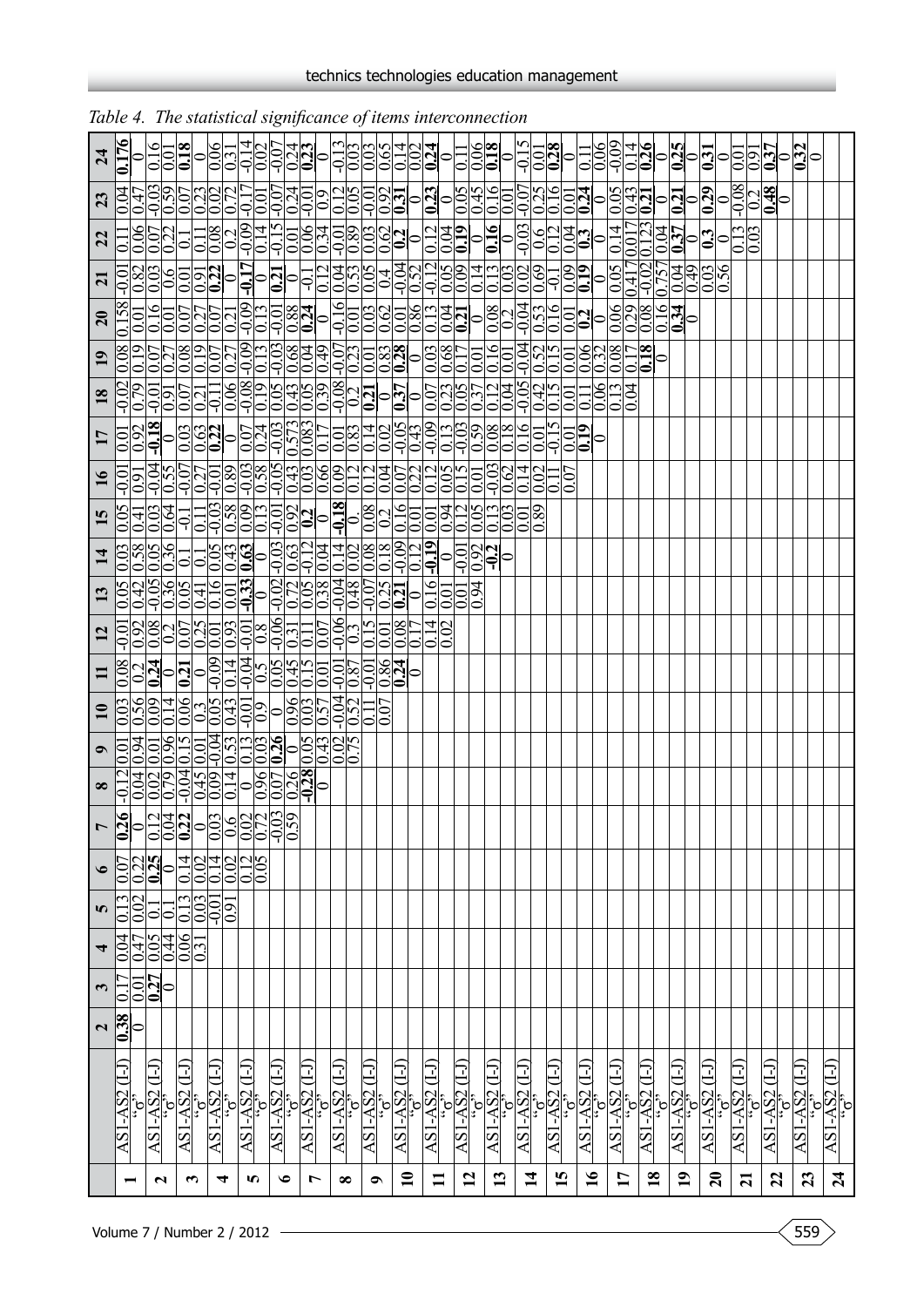Three hundred and twenty respondents were interviewed, but by the procedures of technical and logical controls in the sample remained 281 respondents, a modest number that does not guarantee stronger correlation.

The results processed showed that the work experience of respondents does not seriously affect the communication of business people. Based on the results obtained (Table 2 and 3), it can be noticed that a statistically significant difference between the respondents with the work experience up to 3 years and others with up to 10 years, as well as the groups with up to 20 and over 20 years of work experience, exists in terms of their straight in eyes looking. Business people with over 10 year work experience look in eyes more frequently then the younger, with less work experience. Also, the respondents with up to three years of work experience more frequently look their interlocutors in eyes. So, it could be said that workpeople with 3 to 10 years of work experience show the least inclination to communication that involves looking into the eyes of his interlocutor. This analysis needs to be refined, because obtained results could be influenced by the fact that this group of respondents was relatively small in comparison to other groups.

The further analytical efforts in the review and processing of the results included the sectoral affiliation of respondents belonging to this pattern. The possible difference between people working in the private and public sectors, as well as those whose organizations are in the midst of transition, were particularly interesting, but here the analysis did not give "sensational" results. There is almost no difference between subjects that work in private sector comparing to those working in the public sector. Statistically significant difference was observed only regarding the tendency of concentrating on the details of communications. This tendency is somewhat stronger for those respondents whose organizations are in the midst of transition. These respondents pay more attention to details than other business people working in the private or public sector.

The logical assumption is that the chances of advancement and their assessment are the generator of motivation and work style, and therefore these data were included in the analysis. There was no expected difference between the answers, and they

were distributed as the normal distribution curve. Small difference was observed (statistically significant difference 0.01) in the tendency of planning of communications. Respondents who have more chances to advance more frequently plan their communications than those who do not have opportunities or those who estimate that their chances for advancement are minimal. This was expected as a tendency in the communication's behavior.

The further analysis of data included tendencies toward a potential fluctuation and impacts of those important trends on business communications. It could be observed statistically significant differences (level 0.01) in those who exhibit symptoms of potential fluctuations, compared to those who have no such symptoms, in terms of using different means of communication and the search for additional information. Respondents who actively seek to change the organization use information resources more than their colleagues who were more satisfied with their current job and organization. The same is in respect to seeking for further clarifications in the communication. These data show a lot about the work which those categories of respondents perform. In a situation of insufficient understanding, the additional questions are frequently asked by those who are happy with their current job and those who passively looking for a new employer.

More feedback is asked by those employees who are satisfied with their workplace compared to those who want to change it.

In this group of data it was found, somewhat unexpected fact, that respondents who are actively searching for new jobs use humor more than others in their communications. The humor is so typical for the category of those with potential fluctuations (statistically significant difference at the level of 0.01).

Other indicators are generally not crossed the threshold of statistical significance of differences on levels 0.005 or 0.001, and those are not taken into account in the analysis and discussion of results. It should be noted that some of the indicators of mutual variation of the dependent and independent variables have shown the connections that point to the empirical generalizations that could, in the case of more numerous samples, certainly exceed statistically significant threshold at a lower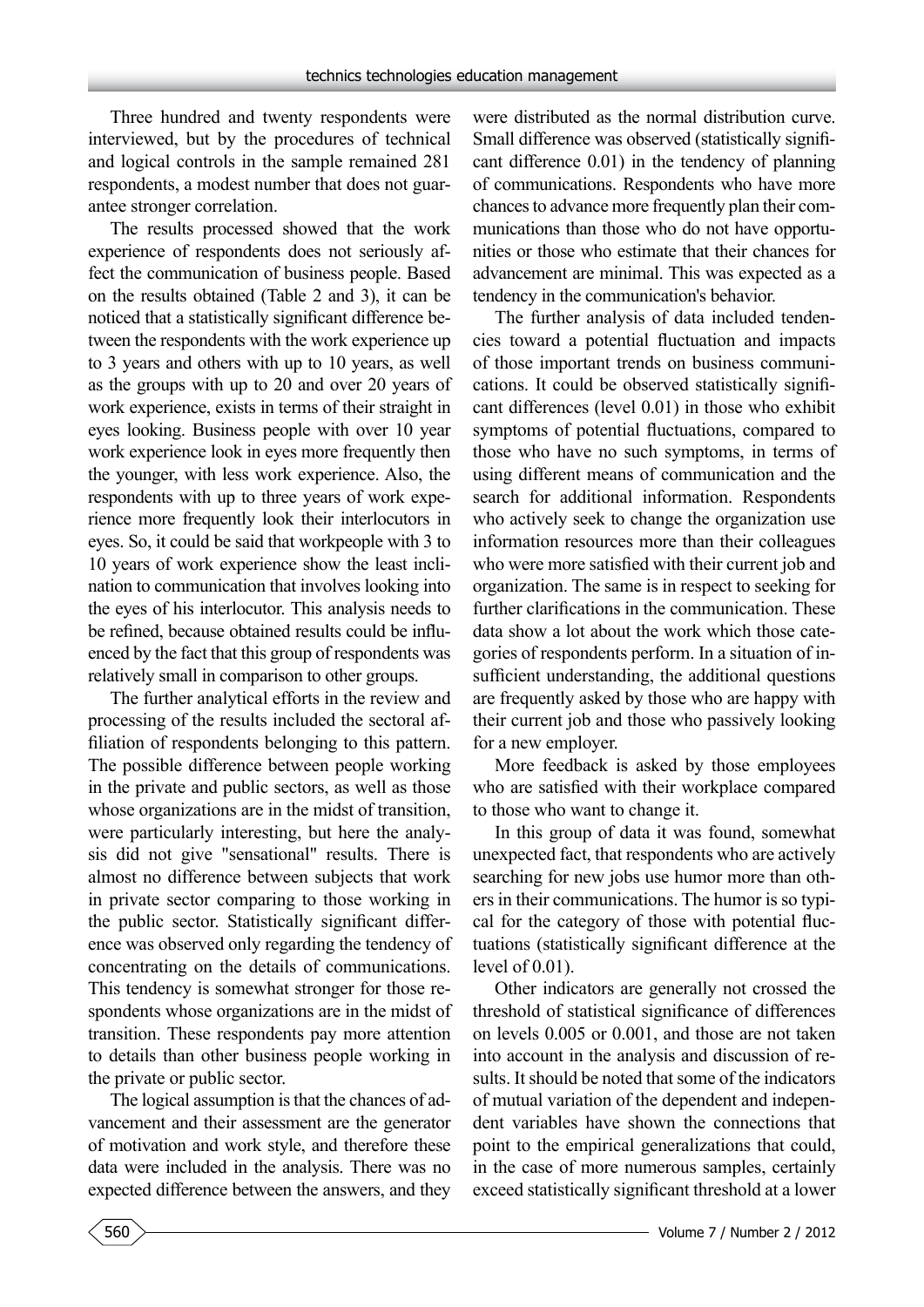level, or both. These potential correlates are not included in this analysis, but they might be a subject of some of the further analyses.

Further analysis of the data (Table 4) leads to a variable in which respondents have considered that informal communication in their organizations is better than formal, official. This idea, by its distribution, shows of positive correlation with the perception that in organization exist problems of the communication nature, as well as with the use of humor in communication. It is likely that this sub-sample of respondents, who rely on informal communication, shows a tendency towards humor and often comes into contact with people who communicate poorly.

On the other hand, the use of elements of humor in the communication process shows a negative correlation with the fact that some associates have distinct difficulties in communication, as well as with positive correlation with the assessment that they use the same style in their communicating outside the organization.

Statistically significant differences at the 0.01 level of significance exist between the executives and managers in terms of perception of the existence of communication difficulties with other people. (Ristić, Mihailović, Čekerevac, Vatovec Krmac, & Salketić, 2012) Executives believe that their colleagues and co-workers in the organization show such difficulties more often, while managers perceive these difficulties in lesser scope.

#### **Conclusion**

Processing and analysis of data was performed by comparing the statistical significance of independent (9) and dependent variables (38). From numerous data it is visible, and statistically significant, positive correlation between the finding that an integral part of the job, on which respondents work, make their communication with colleagues and associates and use of different communication means. A similar positive relationship is noticeable in cases of mutual variation of this variable and the variables: pre-planning of messages, a priority of communication skills as factor in the occupational choice, and so-called skills of active listening (for instance, looking at the interlocutor's eyes while he speaks).

Using of different forms of communication is associated with a positive correlative relationship with a pre-planning of messages, reactions at the right time, as well as with additional explanations seeking. It should mean that business people that, in their jobs, more frequently than others use phone, fax, Internet, etc., more often pre-plan their messages and seek additional explanations when they find that messages they receive from others are not clear enough. The same variable shows a negative correlation with the assessment that the organization has people with distinct problems in communication. This could mean that people who communicate using different technologies, it make mostly with those who have no problems in communications.

Planning of business messages that business people, covered by the observed pattern, send shows as a positive correlate with the assessment of communication skills as a priority in choosing a profession. At the same time, it also correlates with the requirements for additional explanations and efforts to actively listen to the interlocutor. This could be explained by a tendency that people who plan their own messages, ask more precision and systematization of their interlocutors and seek to listen actively their interlocutors. It is basically a common syndrome.

Although correlations are not "strong", the information obtained by comprehensive statistical processing has confirmed the expectations in terms of correlations. Scarcity of obtained correlations in terms of the proof of their statistical significance depends not only on the sample scope, but also on the sparse answers in the corpus of dependent variables.

Despite the scarcity of results, except in the case of the hypothesis that respondents having different chances with regard to promotion are different among themselves in terms of their tendency to plan a communication, the individual hypotheses have been confirmed by the results of research. Individual characteristics of business people and other factors discussed have proved to be significant correlations (positive or negative) in the manner of their communication in terms of the quality and effectiveness of communication established.

Based on the statistically verified hypotheses of the specific general level, it may be concluded

561